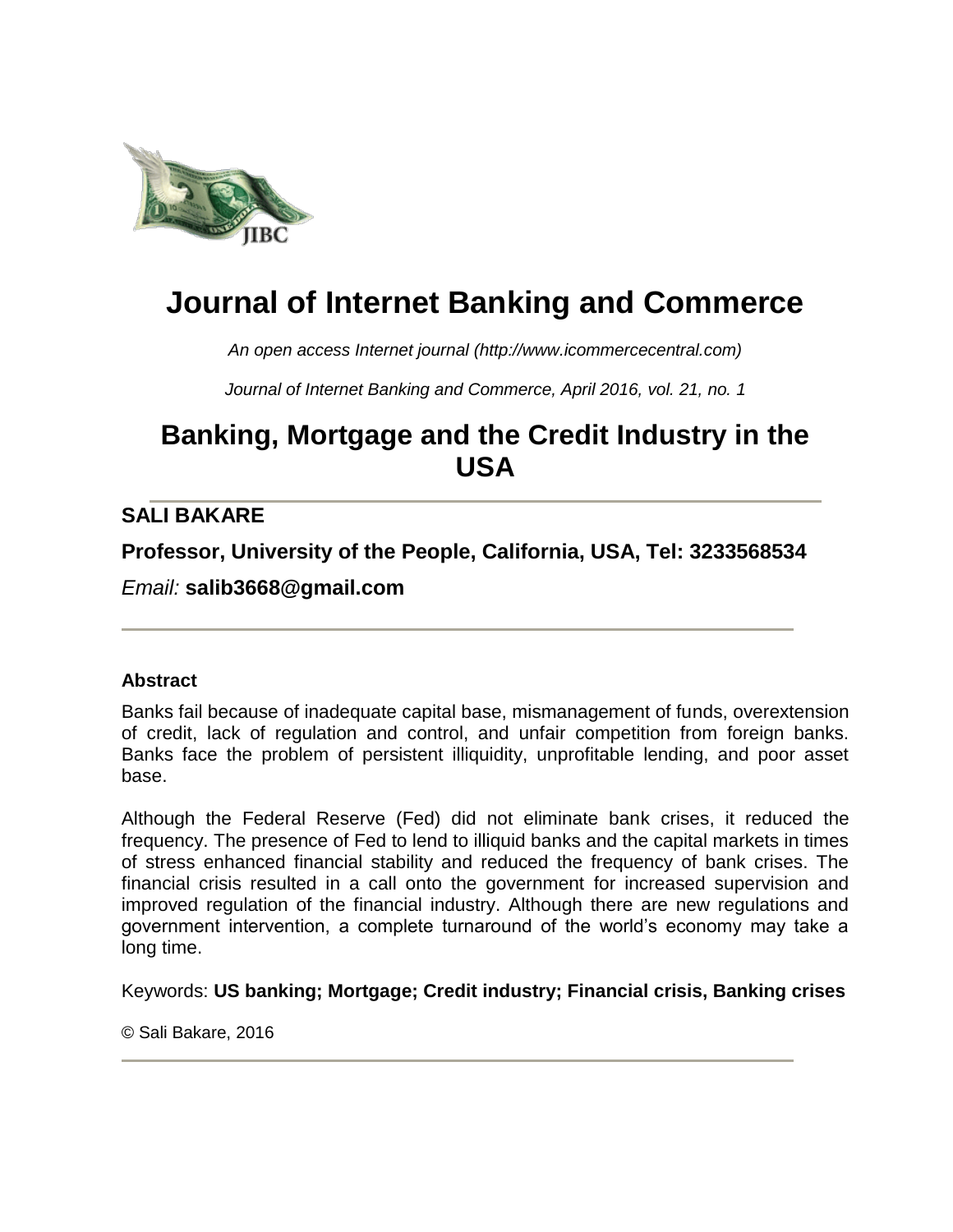## **INTRODUCTION**

Because banks were regulated regarding the amount of interest rate they could pay on deposits, bank customers withdrew funds from the banking system and placed them in money market funds. These heavy withdrawals crippled the banks. The ceilings on deposit interest rates were repealed in the 1980s and Congress removed the restrictions on interstate banking in 1994; bank mergers were then allowed. In 1999, the Glass Steagall Act was repealed and banks were able to obtain more funding to make more loans and purchase new forms of securities from Wall Street and the international money markets.

Lending standards were loosened; as indicated by an increase in the mortgage credit availability index (MCAI). Loosening the lending standards enabled banks to increase their market share in the mortgage sector. The relaxation of credit restrictions in 2006 housing boom tempted consumers to pay too much for properties. When the financial crisis hit and house prices drop, many home owners find became overleveraged.

Although in the early 2000s, cheap credit led to a real estate bubble, house prices began to fall by the mid 2000s. A lot of borrowers defaulted on their loans, which led to a huge drop in the value of mortgage-backed securities. This drop made banks insolvent. Because the money market lenders had no insurance, in 2007, they stopped lending to the banks.

Inefficient mortgage lending led to a lot of crisis such as the 2007-2010 financial crisis. The financial crisis resulted in a call onto the government for increased supervision and improved regulation of the financial industry. The new regulations put banks under pressure, which makes it more difficult to operate profitably. Though the economy is improving, mortgage debt is on a slow rise as the housing market picks up and foreclosures slow down. Consumers are now cautious about going into debt. This caution will negatively affect the lending industry and the pace of economic recovery. A complete turnaround of the world's economy may take a long time.

## **The history of the US banking industry**

The banking system is one of the most important industries in the US [1] as it operates the payment system and acts as the financial intermediary between depositors and borrowers. The first American bank was established in 1781; when Alexander Hamilton recommended to Congress that a bank be established to facilitate trade. According to Sylla [1], a few months after the recommendation, the Congress chartered the first bank, the Bank of North America, in Philadelphia. In 1784, Boston merchants founded the Massachusetts Bank and Hamilton founded the Bank of New York. Hamilton also founded the Bank of the United States (BUS), a National bank, capitalized at \$10 million, with 20% ownership by the federal government.

In 1789, George Washington, the first US president, made Hamilton the secretary of the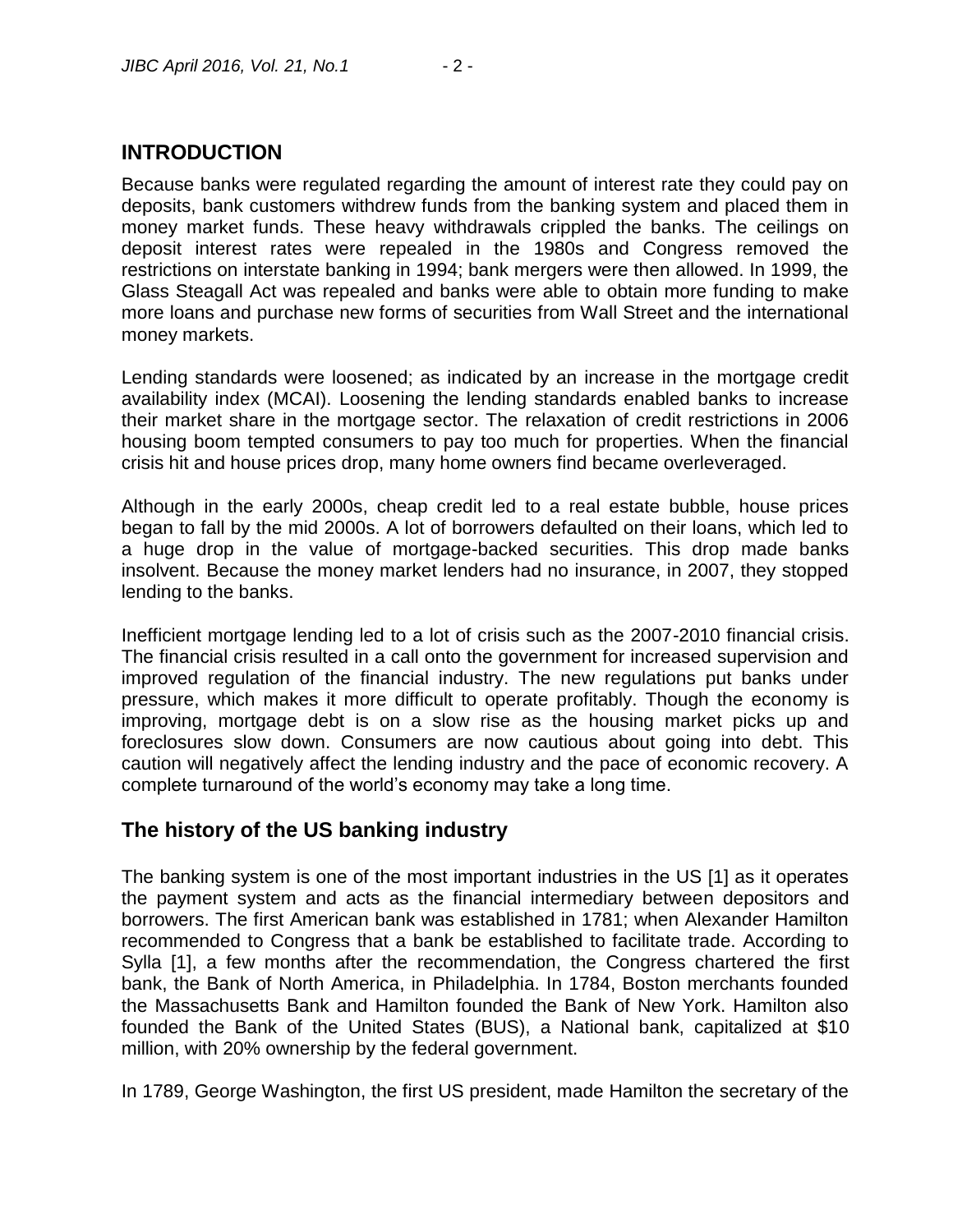treasury. Hamilton created the Federal Revenue system, treasury securities, and defined the US dollar in terms of gold and silver coins. US financial system was firmly established in the 1790s; which encouraged the rapid growth of the US economy. By 1800, there were about 30 banks, and by the beginning of the Civil War, there were about 1600 banks. BUS issued its stocks for sale in a few cities, which led to the establishment of stock exchange markets in Philadelphia and New York in the early 1790s.

At first, banking was highly politicized; but in the 1830s, a few states began to enact free banking laws to eradicate the politicization. Government issued coins; banks issued paper money. The payment system was inefficient and counterfeit was rampant. In 1863, the federal government therefore, took over the note issuing and a uniform national currency was established. When the BUS federal charter expired in 1836, its charter was not renewed; hence, there was no Central Bank in the US until 1913. Between 1836 and 1914, the banking system suffered some major economic growth problems

In 1913, Congress created a new central bank, the Federal Reserve System, (Fed). The Fed opened for business in 1914 with 12 regional Reserve Banks, coordinated by the Federal Reserve Board in Washington, DC. The new system was a decentralized central bank. The Fed introduced Federal Reserve Notes and operated a national check-clearing system. Fed was given the power to increase or decrease currency and credit as necessary to enhance economic stability. In the 1930s, National bank notes were replaced by the Federal Reserve notes.

Although Fed did not eliminate bank crises, it reduced the frequency. The presence of Fed to lend to illiquid banks and the capital markets in times of stress enhanced financial stability and reduced banking crises. However, the leadership of the Fed was weak and divided; this weakness contributed to the Great Depression of 1930-1933. President Franklin Roosevelt therefore, enacted the Banking Act of June 1933 (the Glass-Steagall Act) and introduced federal deposit insurance to protect bank customers' deposits. The banking Act of 1933 enhanced banks' stability but at the expense of competition and innovation.

Because there was a ceiling on deposit interest rates, banks were unable to pay satisfactory return on deposits, bank customers therefore, withdrew deposits from the banking system and invest them in money market funds. The heavy withdrawals crippled the banks. Congress repealed the ceilings on deposit interest rates in the 1980s and removed the restrictions on interstate banking in 1994, this removal enabled bank merger. When the Glass Steagall Act was repealed in 1999, banks were able to obtain more funding to make more loans and purchase new forms of securities from Wall Street and the international money markets.

Bank crises are always preceded by asset price bubbles, large capital inflow, and credit boom; and lead to a significant decline in tax revenue, increase in government spending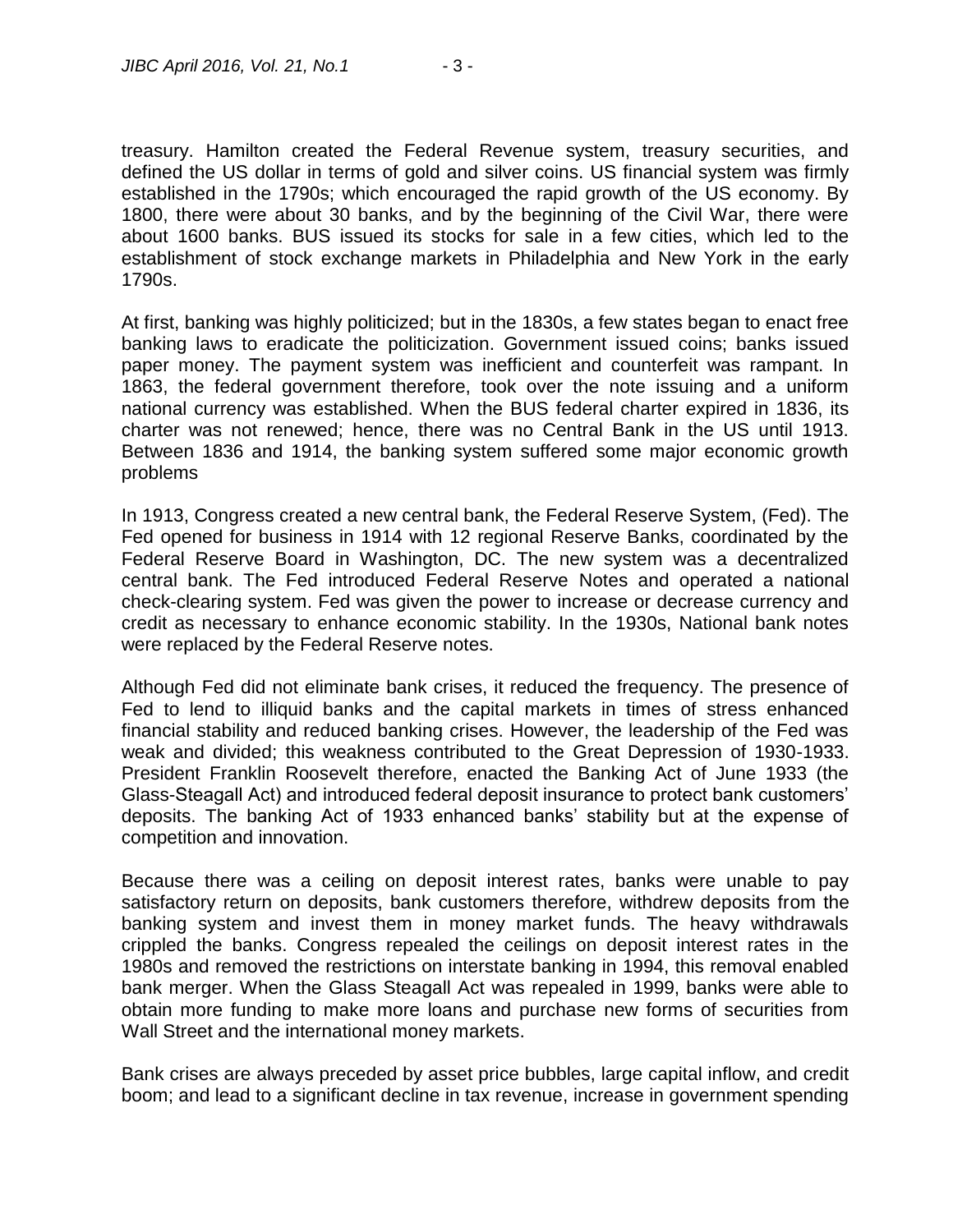(G), and a rise in government debt [2]. That was exactly the case in the 2007-2008 crisis. There were housing bubbles and credit boom in the 2000s; when the crisis hit, the government has to bailout the financial industry. The bailout increased government debt.

### **The US banking industry**

A bank is a financial intermediary between the surplus (depositor) and the deficit (businesses/borrowers) spending sector of an economy [3]. The banking system is one of the oldest, largest, and most important industries in the US [1]. Banks have two important economic functions: a) to operate the payment system and b) to act as the financial intermediary between depositors and borrowers [4]. By taking money from the surplus segment of the economy and granting credit to the deficit segment, a bank creates money. A bank is a key element in growing national income and in creating trade and commerce [3].

Banks must maintain a prudential balance between maximizing shareholders' wealth and safekeeping depositors' money. A bank must be able to attract enough capital from the market based on the returns it has historically provided the suppliers of that capital. Banks face the problem of persistent illiquidity, unprofitable lending, and poor asset base [5]. As Ikpefan et al. stated, banks fail because of inadequate capital base, mismanagement of funds, lack of regulation and control, unfair competition from foreign banks, and overextension of credit.

As of 2014, the US banking system consisted of 6,659 FDIC-insured commercial banks and savings associations (down from 7,513 as of mid-2011). As noted by Plunkettresearch.com, deposits in FDIC-insured organizations totaled \$10.69 trillion in June 2014 (up from \$9.97 trillion in 2013), while assets totaled \$14.12 trillion (up from \$13.35 trillion in 2013). There were 6,429 credit unions (down from 7,339 in 2011), with assets totaling \$1.044 trillion. Employment at banks, savings associations, credit unions, credit card firms, mortgage brokers, payment transaction processors and other types of lenders in the US totaled 2.599 million in July 2014, down from 2.638 million in 2013 [6].

Banking has become a highly globalized industry (plunkettresearch.com) due to electronic distribution of funds, rising household wealth in emerging economies, and the relaxed restrictions on bank ownership by foreign entities. Before 2007, mortgage lenders including banks, lowered monthly payments and credit rating requirements. Lenders offered zero-down mortgages, 40-year fixed-rate loans, and options that allowed borrowers to defer a large part of their monthly payment. This offer enabled banks to increase their market share in the mortgage sector.

The relaxation of credit restrictions in the 2006 housing boom lured consumers into overpaying for properties. When the financial crisis hit and house prices dropped, many home owners were overleveraged [6]. The international monetary fund (IMF) warned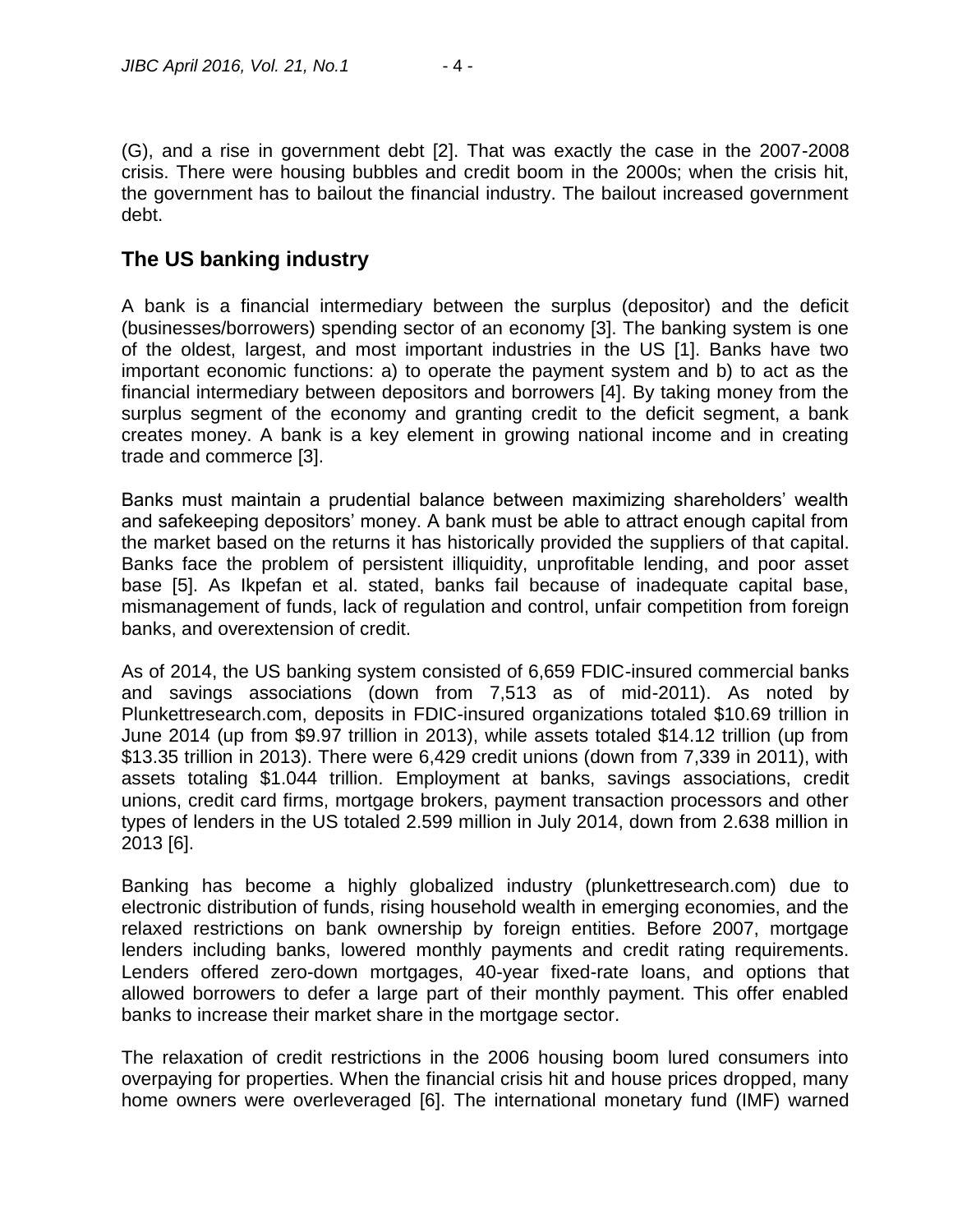persistently about risks in the banking system due to high levels of government debt in developed countries and slow economic growth in many nations. Financial institutions around the world are prone to potential losses from bonds issued by indebted European countries.

The financial crisis called for government intervention for increased supervision and improved regulation of the financial industry. The government started to recapitalize banks. Recapitalization is a bank reform to restructure, re-brand, and refurbish the banking system [7]. Recapitalization is directly proportionate to bank improved performance [4]. Banks were ushered to increase their capital base to enable them cushion potential losses without bailouts. The leverage ratio rule is enacted to limit banks' ability to use sophisticated accounting and special corporate structures to build up liabilities off of their balance sheets.

In July 2010, President Obama signed the Dodd-Frank Wall Street Reform and Consumer Protection Act. The Dodd-Frank Act is intended to promote US financial stability by improving accountability and transparency in the financial systems to protect consumers from abusive financial services practices. New regulations such as the Dodd-Frank Act of 2010 that decreased the potential to earn profits forced banks to start looking for ways of increasing fee income. Banks now target the rapidly growing Muslim population, the high income oil-producing Muslim nations, and Muslim-owned businesses to provide services that conform to the Islamic concept of Sharia. In 2014, residential mortgages increased to \$9.86 trillion from the 2013 \$9.83 trillion [6].

Retailers and automobile manufacturers provide loans to car buyers. Wal-Mart became a retail financial services giant by opening Money Centers in its stores in Mexico and US. Its Bluebird cash card enables customers to pay bills and cash checks. In September 2014, Wal-Mart announced its partnership with Green Dot Corporation to offer low-cost checking accounts called GoBank. These automobile manufacturers and Wal-Mart are taking market share away from commercial banks. This Shadow Banking System poses a threat to banks.

Internet and mobile banking business is evolving. A revolutionary wave of smart phones that help people manage financial accounts is popular in Asia, Europe and the US highly secure mobile banking and bill payments encouraged innovative firms to launch text message-based banking systems via cell phones. Cell phone service penetration into poor villages worldwide has marked the banking revolution.

## **Loan origination**

Origination is the process by which a mortgage is secured. A borrower submits a loan application with documentation related to his/her financial and credit history to the underwriter typically a bank. Sometimes, a third party such as a broker is involved. The broker reviews the borrower's information and a number of lenders to select the ones that will best meet the borrower's needs. Loans can be categorized into high-quality A-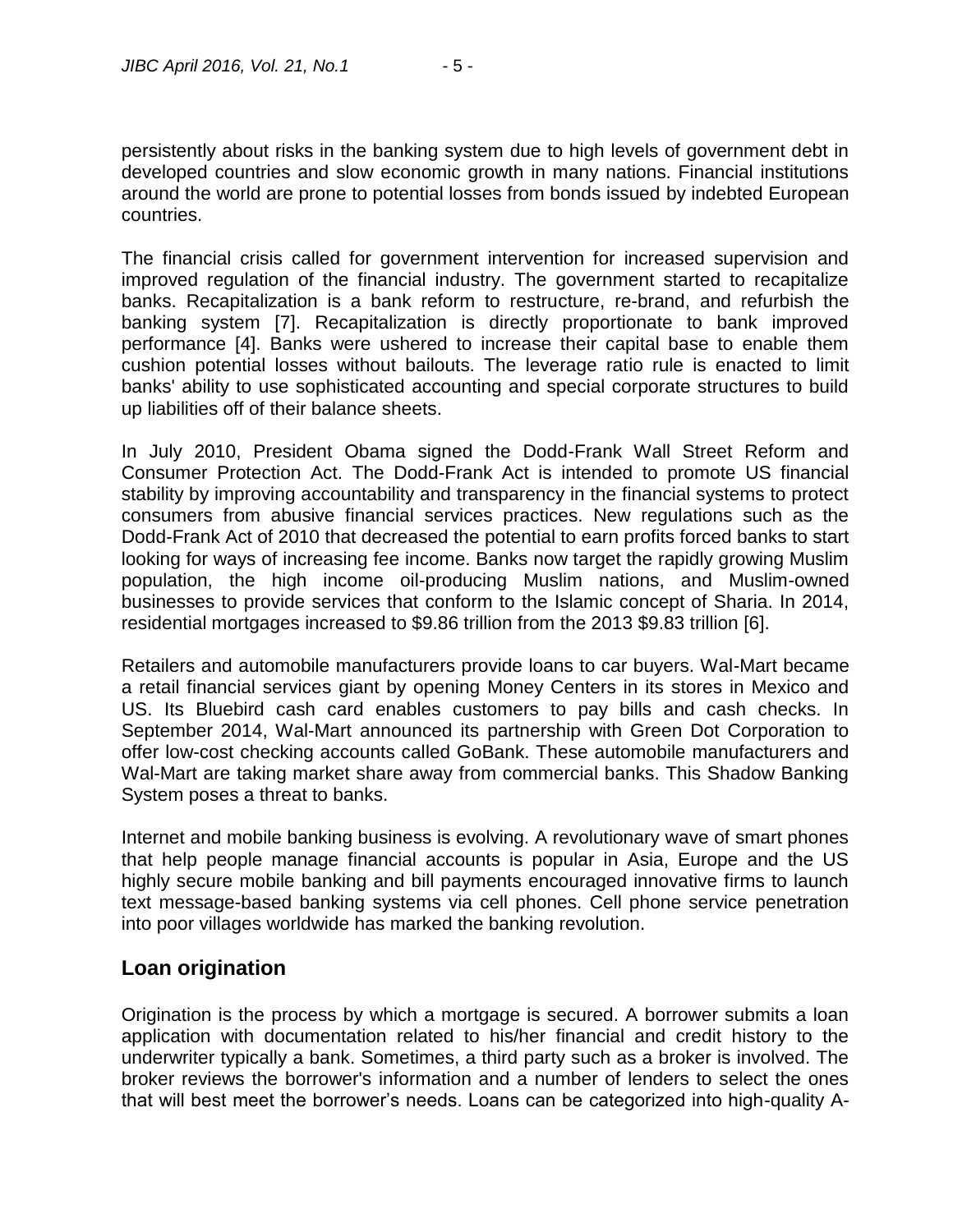paper, no-doc, NINJA (no income, no job, and no asset) classes.

In the United States fixed-rate mortgages are common, while in the Western Europe variable-rate mortgages are common. Default rates are lower in Europe than in the United States. In the United States, mortgage loans are often non-recourse debts (i.e., the lender's recovery is limited to the collateral if the borrower defaults; (the borrower is not personally liable) unlike in most countries.

## **The mortgage industry**

Mortgages are commercial papers and can be transferred and assigned freely to other holders. Mortgage loans are secured by the property purchased with the loan. At that point, the mortgage is called agency paper or agency bonds. Compared to other service industries, mortgage servicing is rated very low in customer satisfaction; and mortgage applications have been reduced due to high interest rate.

The US mortgage banking industry consists of about 15,000 institutions with the annual revenue of about \$70 billion. Banks such as JP Morgan Chase, Bank of America, and Citigroup lend money to buy properties using the properties as collateral. The use of mortgages to buy homes is common in developed countries. The government in many countries helps people to buy houses through beneficial tax policies, but few governments (as in the US) purchase mortgages to provide security. Demand for mortgage services is driven by home sales and low mortgage rates. The profitability of the mortgage companies depends on volume, interest rate spreads, and efficient operations. Large companies have the opportunity of economies of scale in operations. From the Depression through the late 1970s, bank deposits were the main source of funding for home loans [8]. This indicated that lenders were financing long-term assets with short-term liabilities, which is a problem. Congress therefore created a process to transform the US mortgage market from a deposit-financed system to a capital marketsfinanced system. Two government agencies, Ginnie Mae and Fannie Mae, were created to foster mortgage lending, and encourage home ownership. Banks were then able to sell mortgages they had originated to investors in the secondary markets. Efforts to stabilize the mortgage market were a failure as secondary markets were slow to develop, and bank deposits remained the main source of funds for home mortgage lending.

Congress and regulators were spurred into action to bring about regulatory changes to transform mortgage lending [9]. Congress passed the Depository Institutions Deregulation and Monetary Control Act of 1980 and the Garn-St. Germain Depository Institutions of 1982; and Regulation Q was phased out. In 1981, Federal Home Loan Bank Board (FHLBB) introduced a change in accounting rules, which enabled lenders to sell mortgages on the secondary market without a huge accounting loss [10]. This change helped to create a liquid secondary market for mortgages. Secondary market for the sale of mortgages increased from \$12B in 1981 to \$52B in 1982 [9]. Mortgagebacked securities (MBS) were exempted from the investor protection laws; and Freddie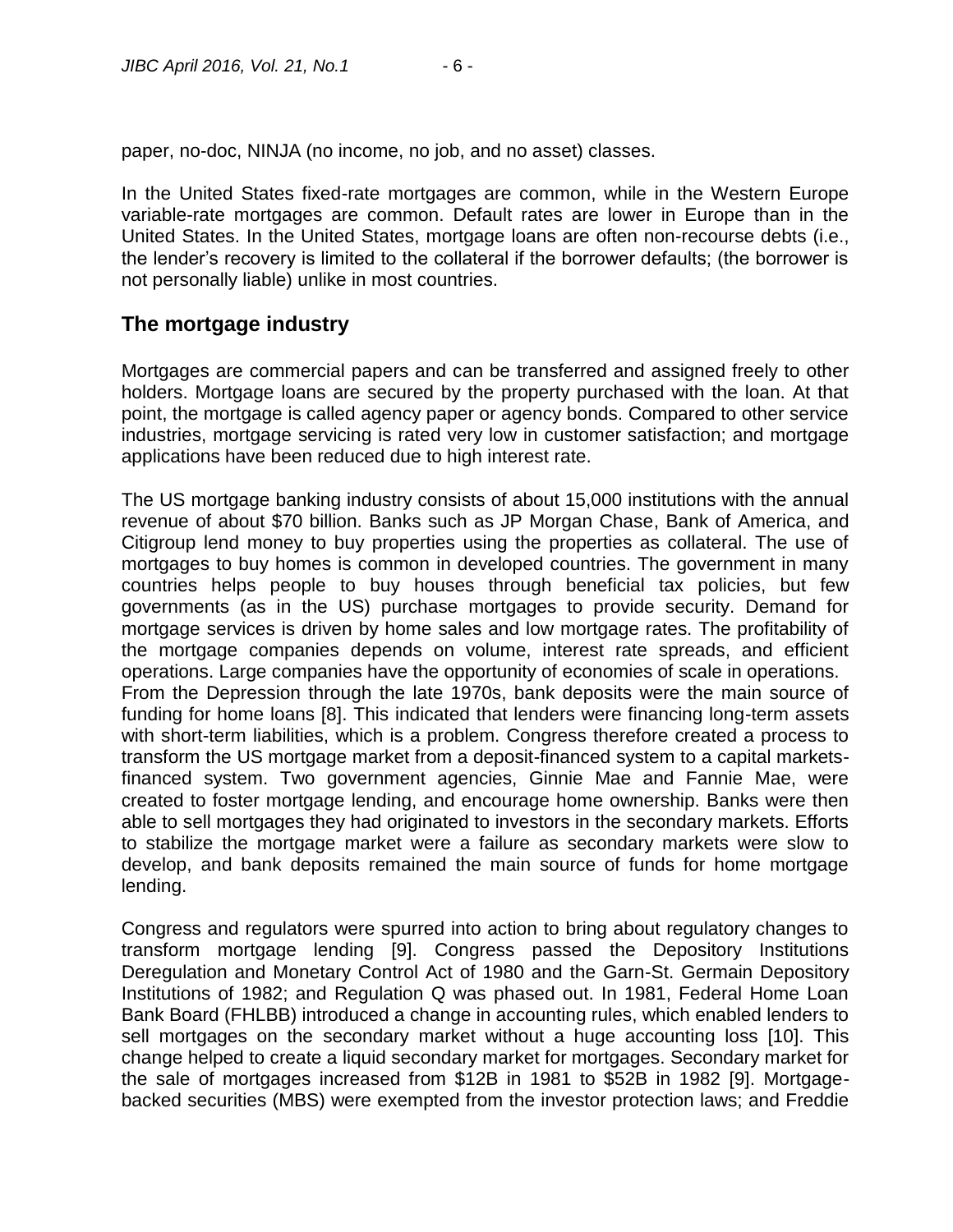Mac and Fannie Mae became the largest issuers of MBS working closely with Wall Street firms [8].

In the early 2000s, low interest credit led to a real estate bubble. By the mid 2000s, house prices began to fall. A lot of borrowers defaulted on their loans; which led to a huge decrease in the value of mortgage-backed securities [1]. The decline in the value of loans and securities on banks' balance sheets made banks insolvent. However, bank depositors did not panic because of the presence of the FDIC. Money market lenders had no insurance; so, by 2007, they stopped lending to banks.

Inefficient mortgage lending led mortgage crises. The mortgage crisis led to a rise in foreclosures. The non-availability of funds triggered many banks including Fannie Mae to tighten lending guidelines, which made it much more difficult to obtain loans. Agencies dominate the high balance loan market; and there is a high entry barrier for new entrants. According to 2014 Accenture research result, 20-30% of lenders will be off the market by 2020 as the banking industry is volatile to inside and outside convergent disruptions. It could cost the largest US banks about \$104B to resolve mortgage related legal issues from the subprime crisis (Accenture). Companies need to reduce servicing costs by reducing redundancy and automation. Lenders have to be agile and innovative to be successful in 2020 (Accenture).

#### **HISTORY OF THE CREDIT CARD INDUSTRY**

Although the earliest credit cards emerged in Europe in the 1890s, the concept of widely accepting credit card started in the US. The first widely issued charge card was Diners' Club card in the 1950s. The card was developed in the late 1940s by Frank McNamara of New York. By the end of 1950, Diners had 20,000 members. By 1952, Diners Club had franchises in Canada, France, and Cuba, and in 1955, Western Airlines became the first airline to accept Diners Club card for payment. Diners Club was a success and became Citicorp in 1981.

In 1985, Discover Card entered the credit card market and became the largest independent credit card network in the US. Discover Card is the first credit card company to offer "no annual fee" and "cash back" credit card to consumers. The credit card industry continues to evolve offering new features to attract new customers. Benefits such as 0% APR credit cards and reward programs are now the order of the day.

#### **CREDIT RATING**

Credit Rating is an assessment of the credit worthiness of a borrower be it an individual, a corporation, state or sovereign government (investopedia.com). Ratings reflect the ability of the entity to pay back in full and on time. The assessment is done by a credit rating agency such as Standard & Poor, Moody's, and Fitch Ratings. The rating agencies are paid by the company seeking the credit rating for itself or its debt issues.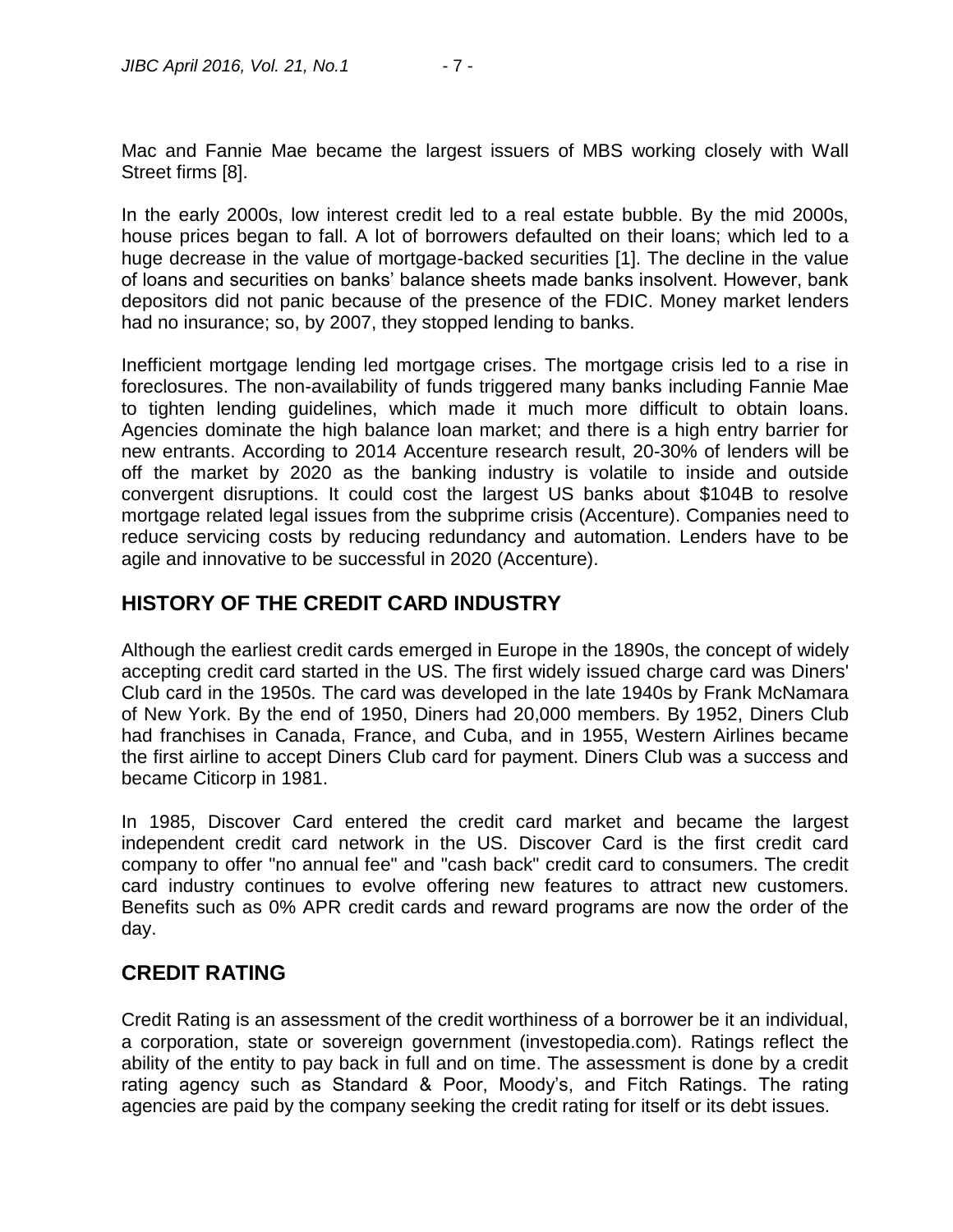A Credit rating agency (CRA) is a company that assesses and assigns credit ratings to securities to describe a debtor's ability to pay back debt and in a timely manner. A CRA may also rate the credit worthiness of the debt issuer. The debt instruments rated by CRAs include government bonds, corporate bonds, CDs, municipal bonds, and preferred stock. Credit ratings facilitate the trading of securities on a secondary market and affect the interest rate that a security pays out; the higher the ratings, the lower the interest rates. Because business owners hesitated to extend credit to new distant customers; the credit reporting agencies took it upon themselves to rate borrowers. Business owners could use this rating as a guide to determine the credit worthiness of borrowers.

The first agency was established in 1841 by Lewis Tappan in New York City followed by Robert Dun who published his first ratings guide in 1859 and John Bradstreet was formed in 1849. Henry Varnum Poor's publishing company was the first to produce a publication of compiled financial data about the railroad and canal industries bonds after the 1907 financial crisis. In 1909, John Moody, a financial analyst, issued a publication focused solely on railroad bonds. In 1913, Moody's began to use a letter-rating system and included industrial firms and utilities in its ratings; Fitch published its in 1922. In 1975, SEC began referencing credit ratings. This referencing allowed firms with highrated bonds to have smaller reserves.

Rating agencies grew in size and profitability as the number of issuers accessing the debt markets grew in the United States and worldwide. In 2008, there were over \$11 trillion structured financial debt securities outstanding in the US bond market. In 2009, the worldwide bond market total debt outstanding was estimated at \$82.2 trillion. The Big three CRAs (Moody's, S&P, and Fitch) issued 97% - 98% of all credit ratings in the United States and about 95% worldwide. The three CRAs' position in the credit rating industry and the increase in the credit market made them profitable with a margin of about 50% between 2004 and 2009.

Critics indicated rating and watching of securities has not worked as smoothly as agencies suggested. In 2001 with the Enron's accounting scandal, the company's ratings remained at investment grade until 4 days before bankruptcy. Ratings of preferred stocks were labeled as poor. Mortgage delinquencies had been increasing over a year before Moody's stopped rating Freddie Mac's preferred stock triple-A in 2008 when it was downgraded close to the junk bond. Critics noted that the market alerts the CRAs of trouble rather than vice versa [11].

Because rating agencies are exempt from Regulation FD (fair disclosure), companies can provide the rating agencies with information that they have not supplied to other analysts without fear of regulation retaliations. Bonds are more volatile today because companies had borrowed money based on projections, rather than actual assets and performance. Firms borrow money and some of it is not shown on financial statements and CRA sometimes inflate credit ratings.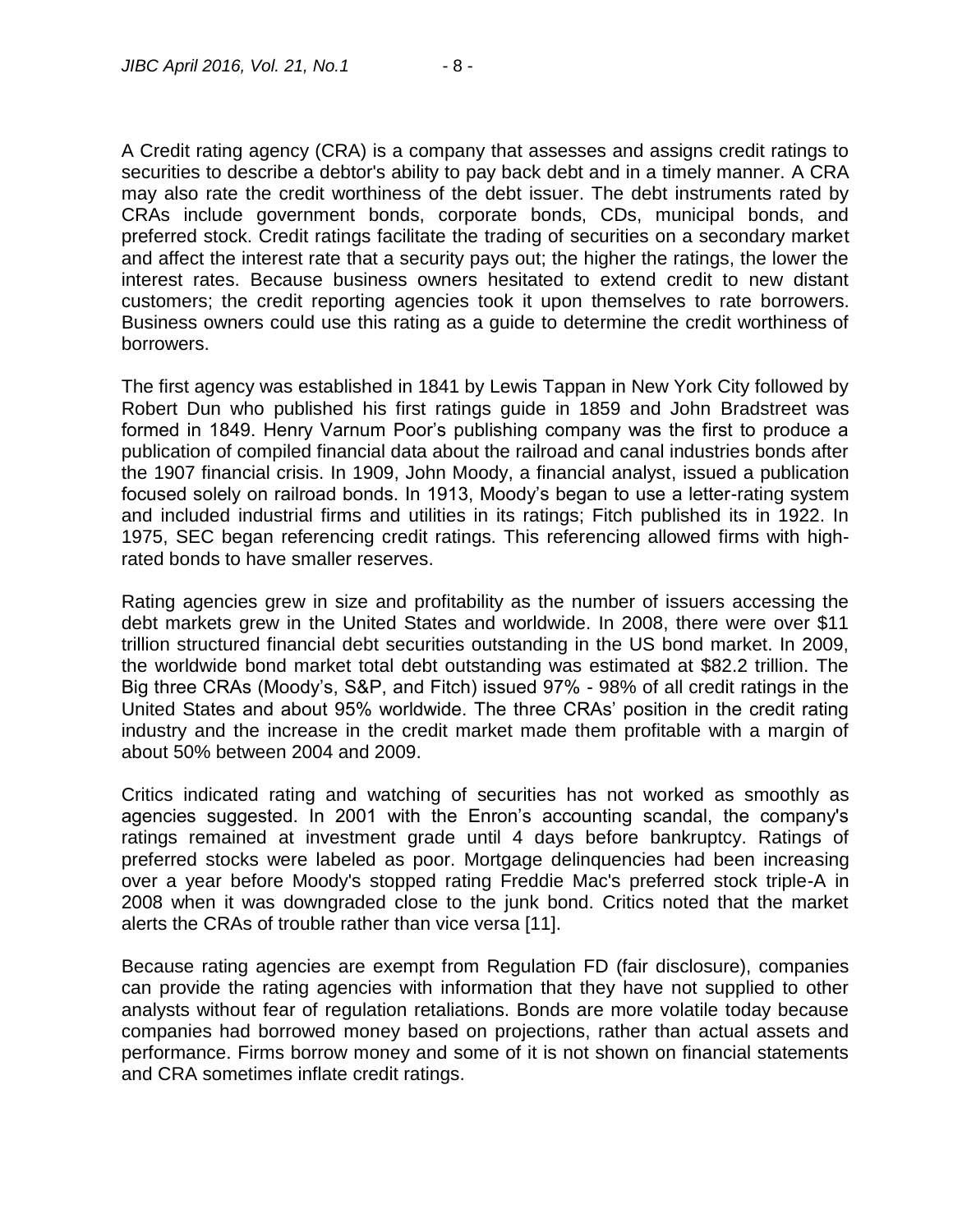The inflated credit ratings issued by agencies such as Moody's, Standard & Poor's, and Fitch was one of the key problems of the 2008 financial crisis (Boylan). The reports contained flawed quantitative models and data, which was intended to please the investment banks that created the securities and paid the agency fees. The value of securities rated by the CRAs had been widely questioned. A lot of these securities were downgraded to junk during the 2007-2008 financial crisis.

## **FINANCIAL CRISIS**

Wright et al. [12] defined financial crisis (FC) as a malfunction or nonfunctioning in one or more financial market(s) or intermediaries. Crisis can be systemic or non-system. A systemic crisis occurs when all or most of the financial system malfunction or stop functioning such as in the great depression; while a non-systemic crisis involves one or few markets/sectors of the financial markets such as the savings and loan association. Wright and Quadrini indicated FC may disrupt the financial system worldwide. In the US, there have been a few systemic crises such as in 1929-1933. Non-systemic crisis include the stock market crash of 1973-1974, the dotcom of 2000, 911 in 2001, and the subprime mortgage in 2007. Financial crisis prevent the flow of credit from the savers to the borrowers. Financial crisis makes the spread of risks expensive and difficult. Sometimes a non-systemic crisis may be controlled before it spreads to other sectors of the financial system.

In 2006, home prices increased rapidly because mortgage rates were low due to low federal funds rate (rate at which banks lend to each other). Banks originated illiquid loans and funded them with liquid deposits. Banks were funding long-term assets (loans) with short-term liabilities (deposits). As a result, there was a decline in deposit supply, which in turn reduced loan availability. Banks also did not hold enough cash and marketable securities to satisfy withdrawals from depositors and borrowers with credit lines [12,13]. Mortgage originators are unregulated and undercapitalized. When they could not sell their mortgages, they were forced out of business and trading ultimately ceased.

The 2007-2008 financial crisis started as a non-systemic crisis linked to subprime mortgages but in 2008, the failure of several major financial service companies turned it (the crisis) into the most severe systemic crisis in the United States since the Great Depression [12]. The financial crisis was attributable to the high increase in mortgage default [14]. Because lenders were quick to sell loans to securitizers, lenders did not take the time to carefully screen and monitor borrowers [15]. Investment banks have a high demand for large pools of subprime loans to securitize; this high demand played a major role in inducing a decline in the lending standards (Schuermann). The high demand encouraged lenders to continue lending to risky borrowers, which eventually led to loan default. The loan securitizers earn higher interest rate on the loan with little or no risk exposure; while the loan originators earn high fees. Arentsen et al. [14] study result indicated there was a high probability of delinquency for securitized loans originated by investment banks. As noted by Arentsen et al., the default rate for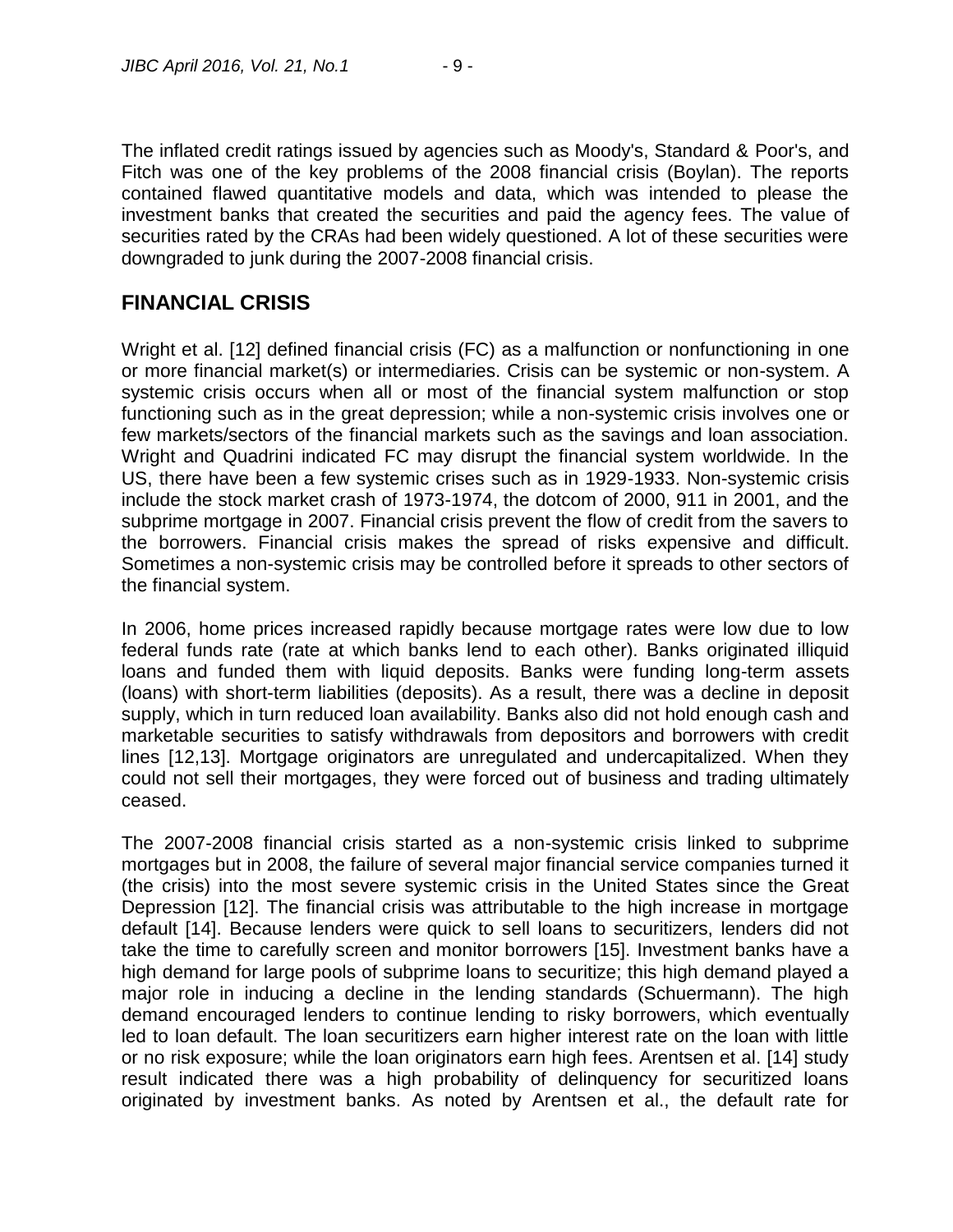subprime mortgages increased from 5.6% in mid-2005 to over 21% in mid-2008.

The financial crisis resulted in a large contraction of credit availability to consumers; for instance automobile loan and real estate mortgage [16]. Unavailability of loan might have forced real estate owners to sell their homes for capital/cash at a low price. Lenders sell loans via securitization (bundling and selling mortgages to institutional investors) to financial institutions that package them into mortgage-backed securities (MBS), which are then sold to investors. MBSs enabled investors the portfolio diversification benefits of holding a large number of mortgages. Collateralized mortgage obligations (CMOs) allowed investors to pick the risk-return profile they desired; usually a group of high-rated securities to minimize their risk in case of default.

Collateralized Debt Securities (CDS) increased tremendously from \$631.5 billion in 2001 to \$62,173.20 billion in 2007 [14]. Commercial banks were the largest buyers and sellers of CDS through out the 2007-2008 financial crisis [17]. The economic downturn and the declining house prices contributed significantly to the subprime mortgage delinquencies [18].

Economists and policymakers are now trying to prevent another bubble by educating people to be more cautious investors, encouraging bank regulators to use their power to keep leverage to a minimum, using monetary policy (increase interest rates or tighten money supply growth) to deflate bubbles before they spread and endanger the financial system. To maintain a balance between the strength and drawback of each approach, a combination of better education, more watchful regulations, and an accommodative monetary policy may be utilized.

#### **Global banking crisis**

The financial crisis of 2007-2009 is the first major global crisis since the Great Depression of 1929 to 1932 [19]. The crisis initiated in the United States' lending market; but rapidly spread to other advanced and emerging, countries. As Fed Funds rose to 5.25% in 2006 from 1% in 2003 (Table 1), interest rates rose and poor households across the US struggled to pay their mortgages. Many of them went bankrupt and lost their homes. Federal funds rate is the interest rate at which institutions (banks and credit unions) with surplus balances in their accounts at Fed lend to institutions in need of funds usually overnight. The interest rate that the borrowing bank pays to the lending bank to borrow the funds is negotiated between the two banks. The federal funds rate is an important benchmark in the financial markets. As Fed funds rate increases, interest rate increases.

The government introduced various financial policies to protect the financial sector, especially banks, through debt, deposit guarantees, and capital injection [19]. These financial policies ultimately transferred risk on a massive scale from these financial institutions to the governments [20]. Countries with high political risk, large current account deficits, high unemployment, and high government budget deficits experienced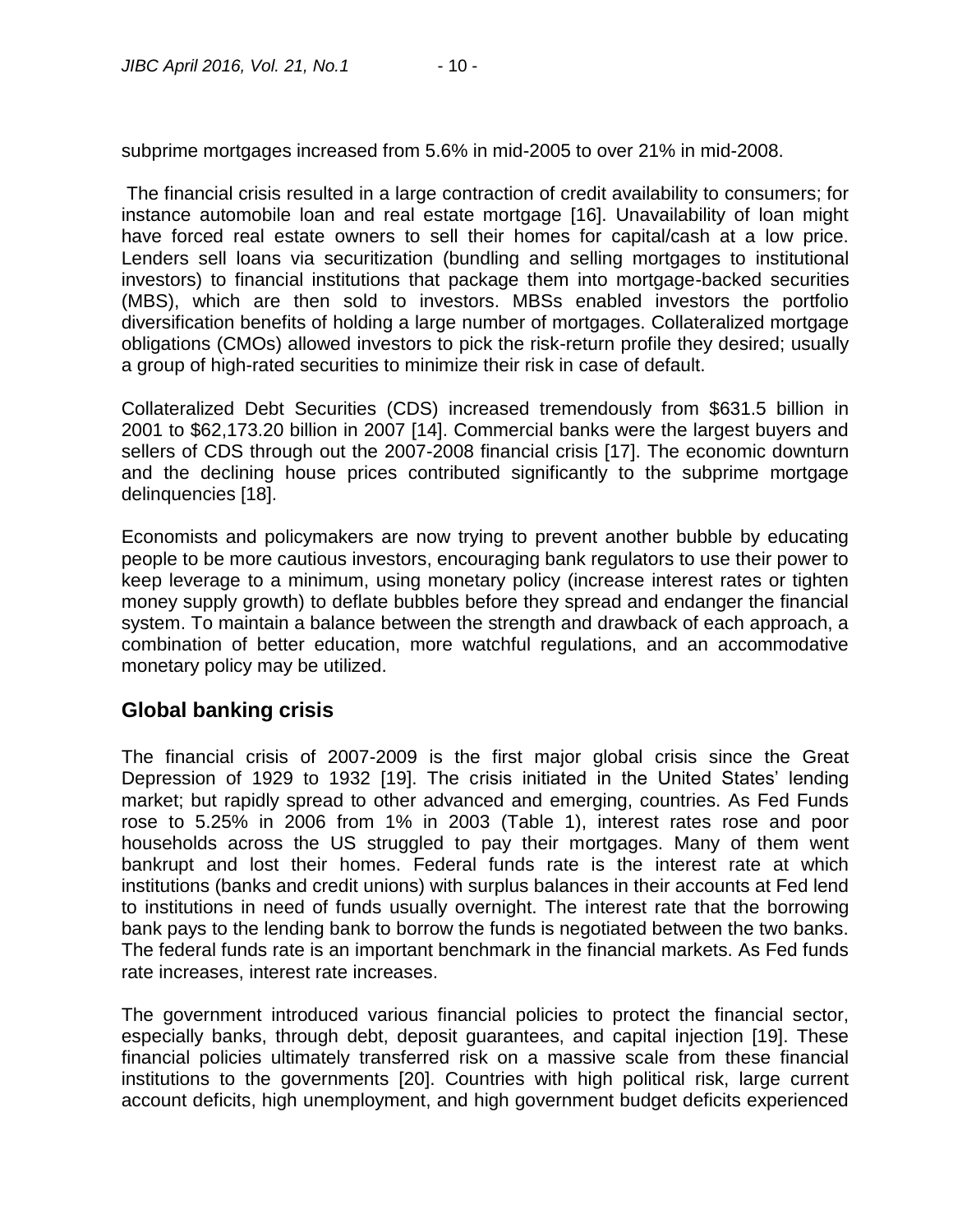a high degree of the contagion.

Table 1: US Banking, Mortgages and Credit Industry Overview.

| <b>Banks</b>               | 2014       | 2013    | 2012    | 2011    | 2010    | 2009    | 2008    | 2007    |
|----------------------------|------------|---------|---------|---------|---------|---------|---------|---------|
| Commercial<br><b>Banks</b> | \$14.12T   | \$13.35 | \$12.9T | \$12.4T | \$11.9T | \$11.6T | \$12.05 | \$10.7T |
| <b>Total Assets</b>        |            | Т       |         |         |         |         | Т       |         |
| <b>Commercial Banks</b>    | $$12.52$ T | \$11.92 | \$11.23 | \$10.82 | \$10.44 | \$10.79 | \$9.84T | \$8.93T |
| <b>Total Liabilities</b>   |            | Τ       | Τ       | Т       | Τ       | Τ       |         |         |
| &<br><b>Housing</b>        |            |         |         |         |         |         |         |         |
| <b>Mortgage</b>            |            |         |         |         |         |         |         |         |
| Total US Mortgage          | \$13.32 T  | \$13.28 | \$13.26 | \$13.46 | \$13.73 | \$14.35 | \$14.74 | \$14.56 |
| Outstanding                |            | Τ       | T       | Τ       | т       | Τ       | Τ       | T       |
| Total US Mortgage          | 6.04%      | 6.74%   | 8.13%   | 8.97%   | 9.96%   | 8.15%   | 4.20%   | 2.00%   |
| Delinquency                |            |         |         |         |         |         |         |         |
| <b>Consumer Debts</b>      |            |         |         |         |         |         |         |         |
| Total<br>Consumer          | $$3.24$ T  | \$3.04T | \$2.87T | \$2.72T | \$2.65T | \$3.25T | \$2.66T | \$2.53T |
| Debt Outstanding           |            |         |         |         |         |         |         |         |
| Credit<br>Card             | \$678.3 B  | \$850B  | \$845B  | \$842.5 | \$840B  | \$917B  | \$1005B | \$972B  |
| <b>Balances</b>            |            |         |         | B       |         |         |         |         |
| Outstanding                |            |         |         |         |         |         |         |         |

Data source: Plunkett Research Ltd. 2015, Federal Reserve Bank of St. Loius, Credit.com Inc

As banks increase their investment in toxic financial instruments, the solvency risk of banks increases, and banks began to attract deposits by offering higher rates [21]. Despite offering higher rates, commitments-exposed banks experienced low deposit growth and were forced to cut back on new credit originations. Firms drew heavily on credit lines from banks in 2007; as a result, banks were in crisis in 2007-2008. But with support from the government and government-sponsored agencies such as FHLB, banks were able to meet the demand.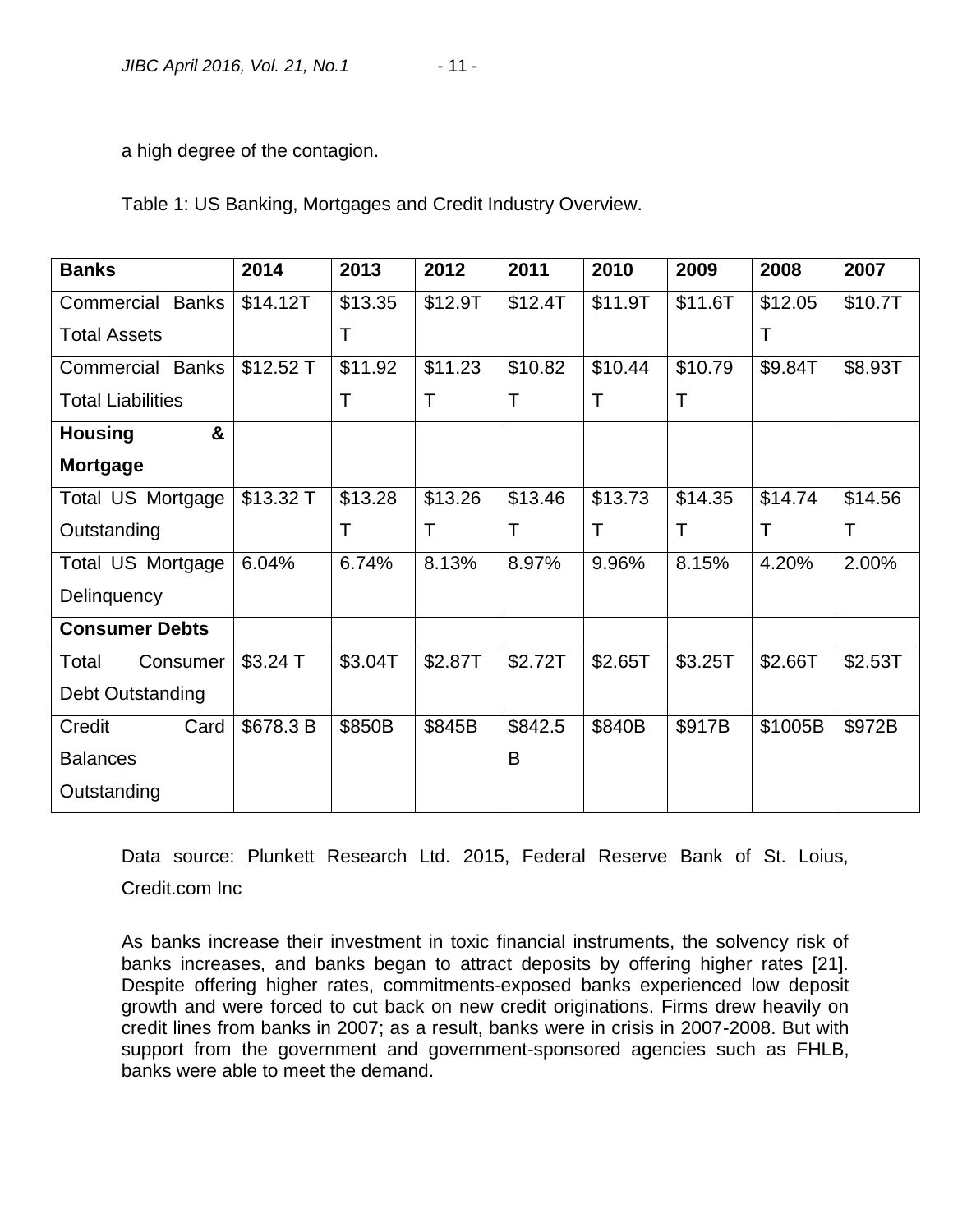The Breton Woods' fixed exchange rate and the increase in oil prices also triggered a prolonged global recession. The 1980 global collapse of commodity prices and the US volatile interest rate contributed to the sudden debt crisis in Latin America and Africa. A high global banking crisis is historically associated with high external debt default. A country may leave her external debt default hanging but leaving a domestic banking crisis hanging may lead to a crippling effect on her trade and investment [2]. As noted by Reinhart et al. [2] the frequency of bank crisis has increased for small and poor countries; however, the number of bank crisis for both developed and developing countries are the same. As Reinhart and Rogoff indicated, advanced countries are more prone to banking crisis than the small countries.

The financial crisis in the US quickly spread to other advanced countries especially France, Italy, and Japan [2]. This occurrence indicated a financial contagion. High international capital mobility repeatedly caused international banking crisis, which resulted in high current deficit. An increase in capital inflow to a developing country could lead to a credit boom; which could ultimately lead to a financial crisis and an increase in asset prices [22]. Reinhart and Rogoff asserted that loosening restrictions in a financial system would bring adverse effect on the financial stability of a country whether developed or developing. One can then conclude that deregulation would not be a strategic solution to any financial crisis.

The recent global financial crisis is related to a number of complex and highly interrelated factors such as the underestimated complexity generated by the growth of innovative and skillfully arranged financial products (derivatives). Banks' ambitious profitability from securitization, the exorbitant fees earned by the underwriters, and the inability of financial markets' supervisory authorities to proactively and timely assess the exploding crisis to mitigate the damage before its spread, played a significant role in the spread of the crisis.

Banks transformed much of the high-risk mortgage debt (securitizations) into mortgagebacked securities (MBS) and collateralized debt obligations (CDO), and sold them on the secondary markets to investment firms and insurance companies around the world. This re-packaging transferred to the investors, the rights to the mortgage payments and the related credit risk. With the collapse of some banks in 2007, the increasing number of foreclosures helped speed the fall of housing prices; and the number of subprime mortgages in default began to increase.

Securitized MBS and CDOs are low risk/high return investment as opposed to the regular low risk low return and high risk high return asset portfolios. The collapse of liquidity in MBS and CDO led to the dramatic write-downs in 2007. When stock markets in the United States, Europe, and Asia continued to plunge, leading central banks drastically coordinated to cut interest rates and governments took equity stakes in major banks.

#### **Bailout**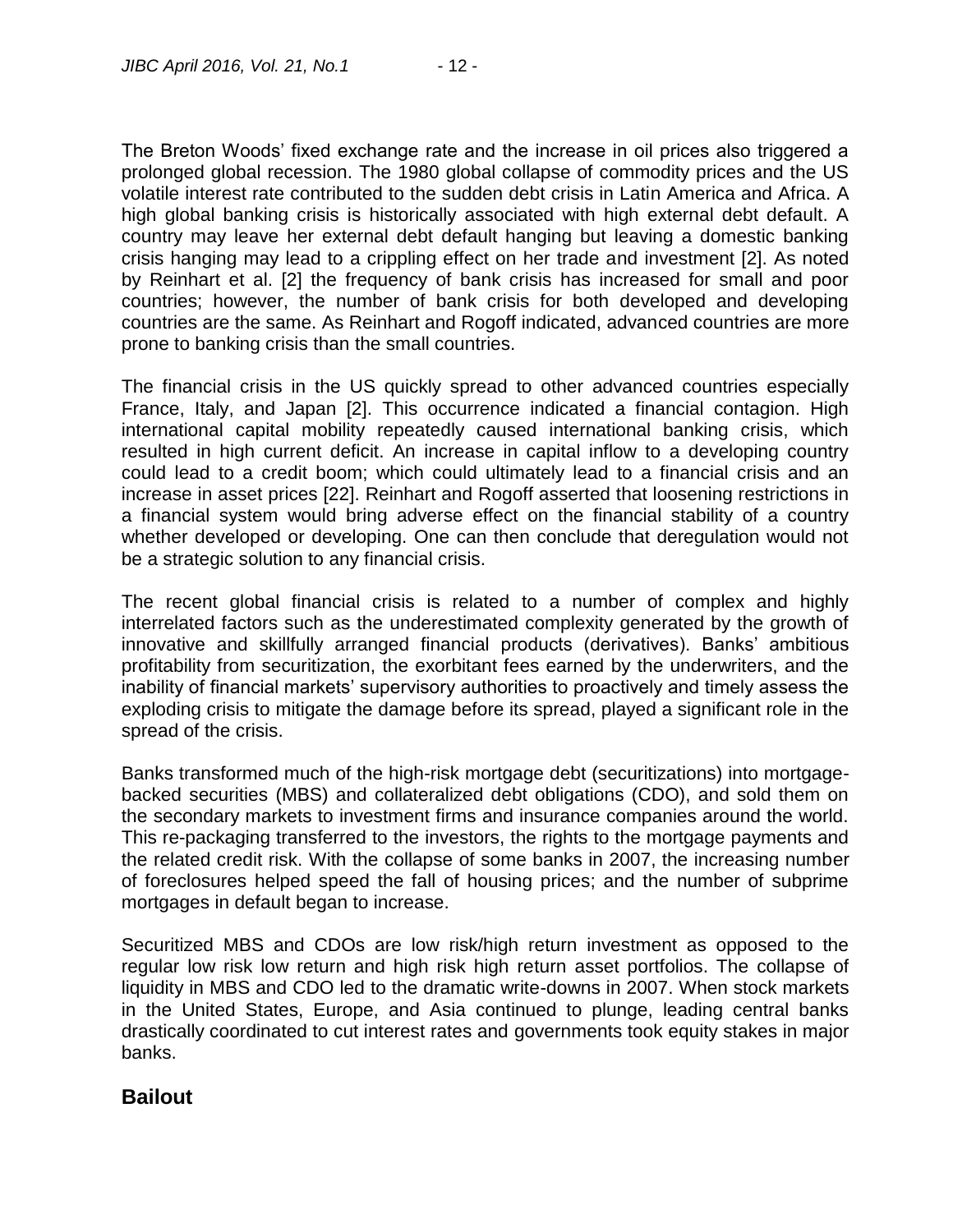Bailouts can be an effective way of mitigating further declines in economic activity. During the Great Depression, the federal government used \$500 million of taxpayer money to capitalize the Reconstruction Finance Corporation (RFC). At first, people thought it was welfare for the rich; but later realized that it helped the economy to recover by keeping important companies afloat. Home Owners Loan Corporation (HOLC) was also bailed out. The bailout enabled home-owners who had negative equity on their homes refinance their mortgages on favorable terms.

Costs of owning or borrowing and risk of loss to investors has been reduced; speculative valuations and market imperfections have been minimized [23]. These reductions suggested that high and rising levels of real output and consumption in this segment of the economy are sustainable. Government intervention in the mortgage industry is widely accepted by investors because the intervention has made loan readily available especially in areas with scarcity of funds [23]. The flow of funds to mortgage investors has been stabilized and made more predictable; thus, this dependable source of funds for mortgage investment could mean future stability in the mortgage investment industry.

Government interventions in support of the banking sector resulted in risk spillovers between banks and governments [20]. Stanga [20] noted that the spillovers took place through two main channels. First, bank rescue measures led to a decrease in bank default risk and an increase in the government fiscal burden [24]. Second, the deterioration of government creditworthiness negatively impacted its bond portfolio value and hence its ability to obtain future funding [25]. The first channel depicted the risk transfer from banks to governments due to a bank bailout, while the second shows the co-movement between the default risks of the two sectors [20]. Bank rescue packages involved a risk transfer from the financial sector to the government balance sheet because bailouts are funded in the short term by issuing new debt, which led to a reduction in the value of existing bonds. Changes in sovereign credit risk affected bank credit risk positively after bailout announcement. As Stanga [20] noted, the estimated bailout shock for the US drops substantially after the crisis unlike in Europe. This indicated a lower risk transfer and a stronger stabilization effect [20]. As indicated by Stanga, a bailout shock leads to a significant and persistent decrease in banks' default risk for the US but only a temporary decrease for the majority of European countries and a rise in the government default risk for all countries.

A problem in one section of the globe may cripple the whole world as seen in the 2008 Lehman Brothers' collapse, which triggered the global financial crisis. The US public debt as a ratio of GDP rose to 89% in 2014; now, the government's budget deficit is shrinking and is now at a 7-year low, due mainly to continuous job and economic growth. US debt burdens can be expected to rise if the Federal Reserve increases interest rates in the near future.

More government and private spending is required to stimulate sluggish economies; as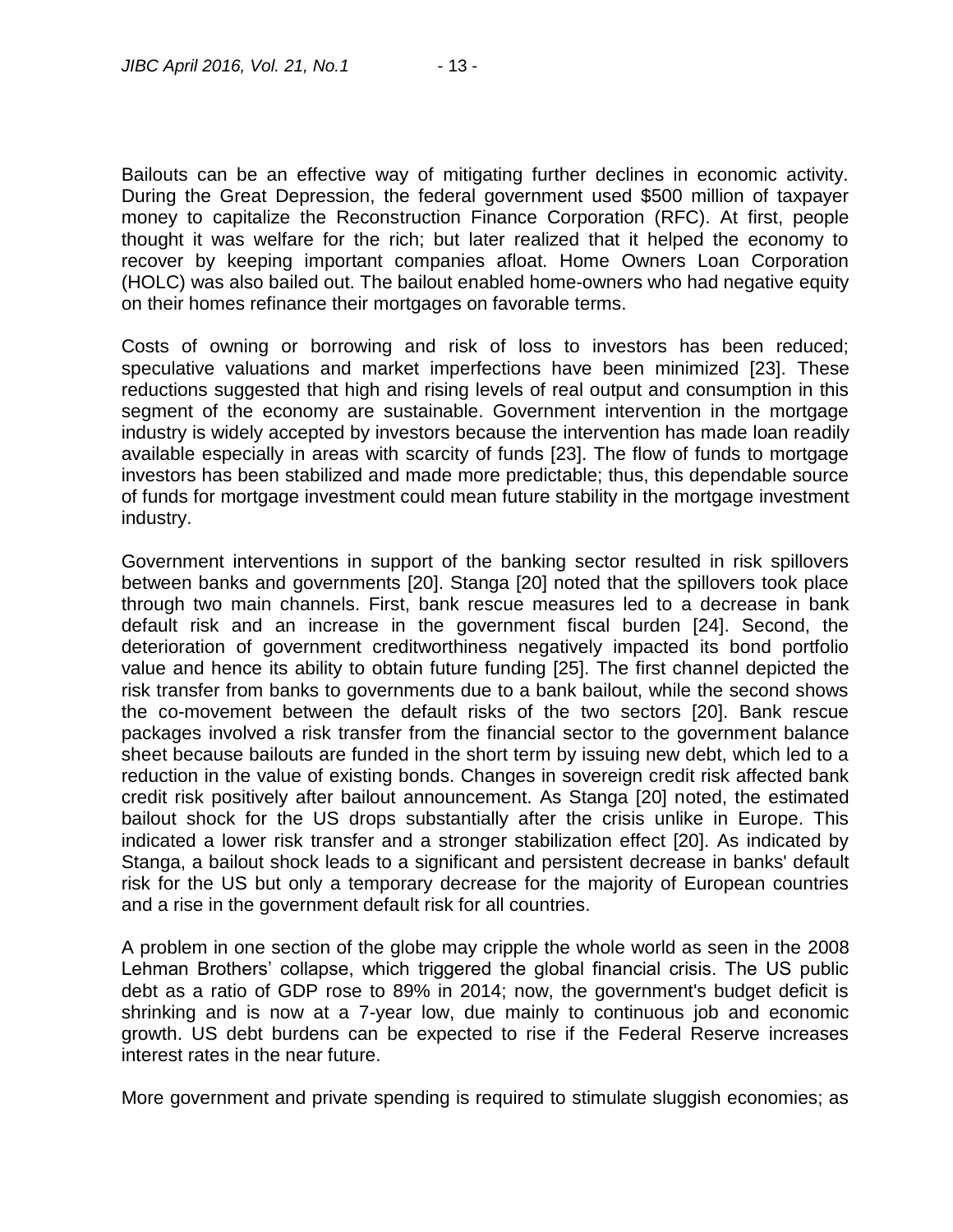a bailout is not a long-term solution for financial crisis. Cutting government spending to control the budget will result in minimal growth and high unemployment. Government spending that is not backed by private spending may create an insignificant growth in the economy. Governments, businesses, and households around the world therefore, should boost incomes or cut spending to manage their debts.

#### **Changes in banking, lending and investments since the financial crisis**

Evolution has made banking a highly globalized industry [6]. The global financial crisis forced the government of all nations to increase supervision, change, and improve regulation of the financial industry. Basel Committee on Banking Supervision (BCBS), a global Committee, was asked to monitor the banking system. Tier-1 capital requirement, which is used to measure bank's financial stability, mandated that bank equity plus reserve be 8% of a financial institution's asset. According to Plunkettresearch.com, this ratio is expected to increase to 8.5% by 2019 for many banks.

The Financial Stability Board (FSB) recommends the amount of cash on hand that banks must hold. This recommendation will enable banks to withstand financial shocks without a need for government bailouts. The government of a country may auction off any bank that poses a financial risk. The Consumer Financial Protection Bureau (CFPB) funded by the Fed, oversees and regulates mortgages, credit cards, personal loans, and retirement plans. Federal Housing Finance Agency (FHFA) is to extend help for one year to borrowers who are facing challenges.

In the USA, banks are forced to dramatically increase their levels of capital cushion against potential losses (plunkettresearch.com). Consumers are more skeptical to borrow now than they were in 2006 [26]. Although consumers' reluctance to borrow may increase savings and lower consumption, it may negatively affect the lending industry and the pace of economic growth. Because it is difficult for banks to earn profits, banks restrict hiring and continue to merge to increase efficiency and reduce total costs.

Firms are required to hold higher levels of capital; this requirement restrained their ability to earn profits. Commercial banks' ability to take investment risks has been greatly reduced. Peer-to-peer lending companies are growing because they enable lending between members of lending clubs, or between friends and family; for instance, www.prosper.com is connecting wealthy individuals with small but promising firms to fill the capital needs for expansion and startups.

Mortgage debt and car loans are slowly increasing, while the housing market improves and foreclosures decrease. Total credit card debt has dropped substantially since 2007. The use of credit cards dropped from \$972B in 2007 to \$678.3B in 2014. In 2013-14, the US housing market recovery improved. As depicted by the chart in Figure 1, in 2000, and 2005-2007, credit growth accelerated; but in 2008, it started to decline. In 2010, there was a huge decline in the credit originated by banks. In 2014, credit growth started to accelerate again. Table 2 shows that in 2010, consumer debt went down to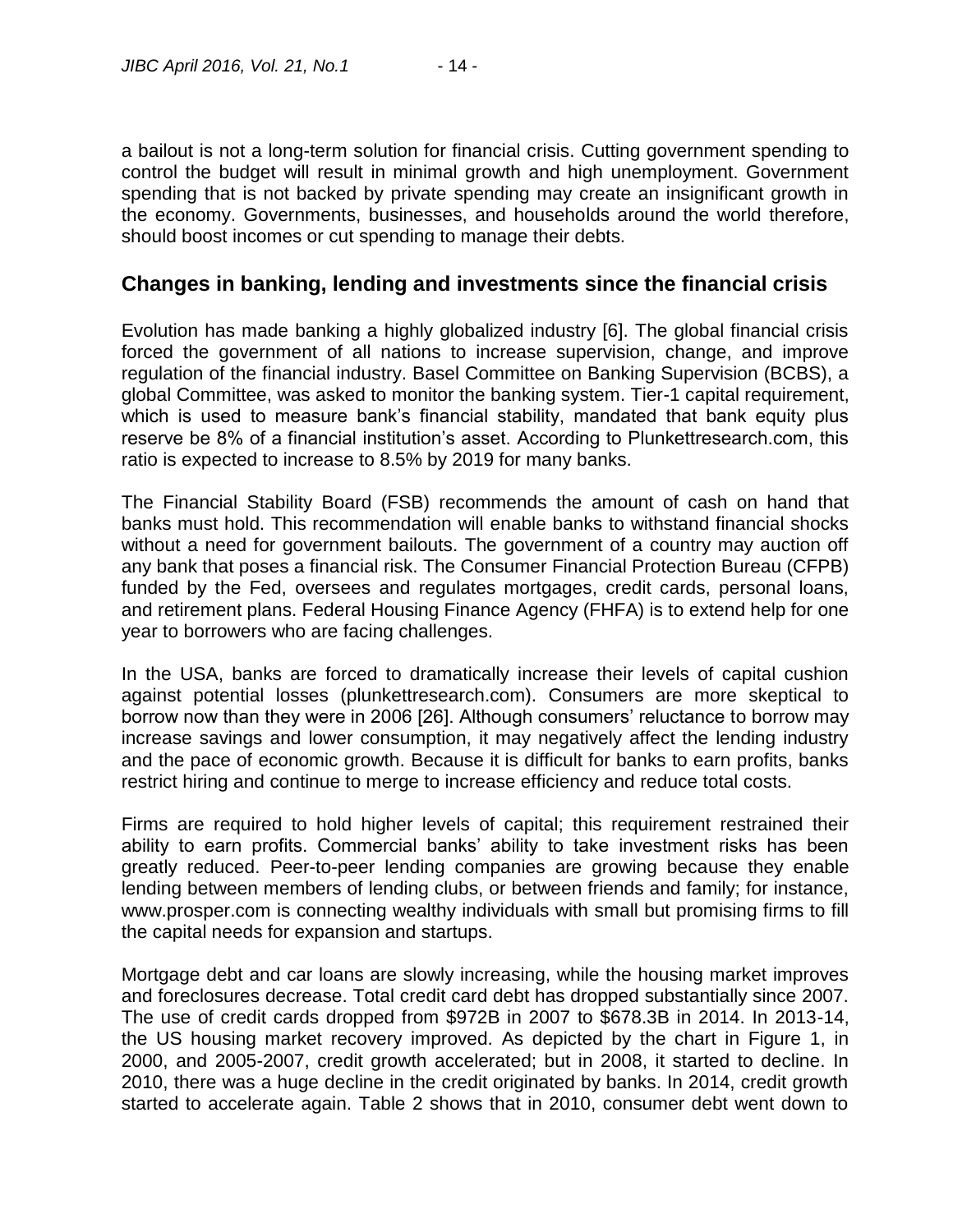\$2.65T from the 2009 \$3.25T; rose again to \$2.87T in 2012 and \$3.24T in 2014.



Series 1 = Small commercial banks

Series 2 = All commercial banks

Series 3 = Large commercial banks

Figure 1: Data source: Deutsche Bank Research.

The credit tightness index shows the Mortgage Credit Availability Index (MCAI) increased by 9.5 from 109.1 in February 2013 to 118.6 in February 2015 (MBA). This increase in MCAI indicated lending standards are loosening. Farrell [27] indicated the mortgage servicing industry is faced with the threat of effectively managing unfair deceptive abusive act or practices (UDAAP) laws as there are no rules to follow.

As noted in the Fed's press release of December 16 2015, economic activity is expanding at a moderate pace. Consumer spending and business investment have been increasing at steady rates in the past few months. The real estate sector has improved. Inflation rate is below 2% and unemployment rate is decreasing. The Federal Open Market Committee intends to encourage maximum employment and price stability by gradually adjusting monetary policy. It may take a long time for the world's economy to experience a complete turnaround.

#### **Foreign Banks**

Foreign Banks have higher capital and more liquidity, but lower profitability than domestic banks [28]. In terms of loans, deposits and profits, foreign banks' market shares averaged 20% in OECD (Organization for Economic Co-operation and Development) French countries, about 50% in emerging markets and developing countries. Although foreign banks enhance financial and economic performance of their borrowers and the stability of domestic financial systems, foreign banks increase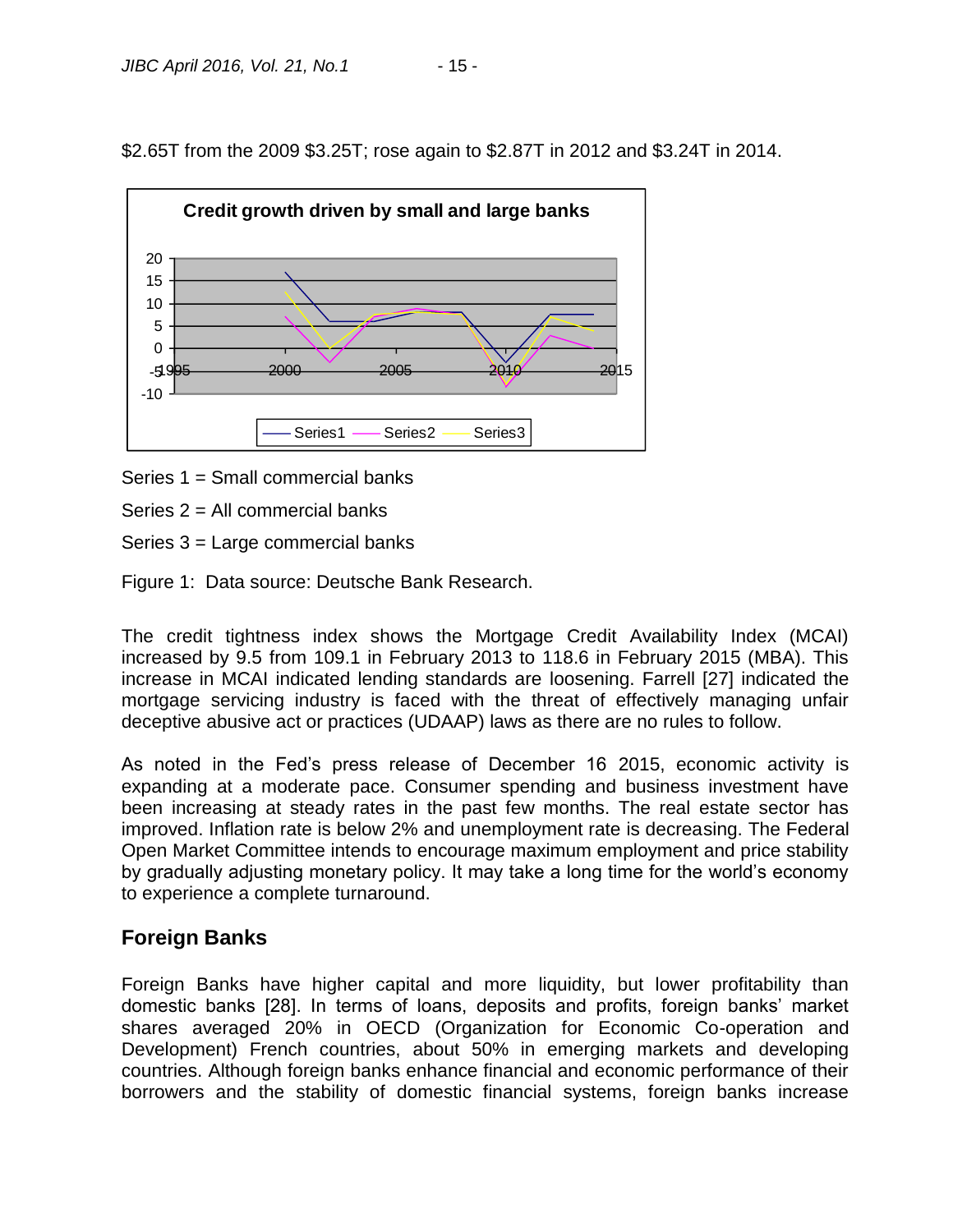competition for domestic banks [28]. Parent banks can transmit shocks to their foreign subsidiaries, which may negatively affect their lending ability. Foreign banks underperform domestic banks in emerging markets and developing countries; but has the same level of performance in high-income countries. Foreign banks have more conservative portfolios and operate with less ease in some countries than domestic banks.

Table 2: Historical changes of the Fed Fund Rate.

| <b>Date</b> | <b>Target</b> | Change  | <b>New Level</b> |
|-------------|---------------|---------|------------------|
| 11/20/2015  | 0.25          | $-0.02$ | 0.12             |
| 06/18/2015  | 0.25          | $+0.02$ | 0.14             |
| 01/10/2015  | 0.25          | $-0.01$ | 0.12             |
| 12/18/2014  | 0.25          | $+0.04$ | 0.13             |
| 06/11/2014  | 0.25          | $+0.02$ | 0.09             |
| 01/07/2014  | 0.25          | $-0.02$ | 0.07             |
| 12/10/2013  | 0.25          | $-0.01$ | 0.09             |
| 06/19/2013  | 0.25          | $-0.04$ | 0.10             |
| 01/10/2013  | 0.25          | $-0.02$ | 0.14             |
| 12/10/2012  | 0.25          | $-0.01$ | 0.16             |
| 06/14/2012  | 0.25          | $+0.09$ | 0.17             |
| 01/25/2012  | 0.25          | $+0.01$ | 0.08             |
| 12/15/2011  | 0.25          | $-0.03$ | 0.07             |
| 06/13/2011  | 0.25          | $-0.07$ | 0.10             |
| 01/07/2011  | 0.25          | $-0.03$ | 0.17             |
| 12/15/2010  | 0.25          | $+0.02$ | 0.20             |
| 06/10/2010  | 0.25          | $+0.06$ | 0.18             |
| 01/06/2010  | 0.25          | 0.00    | 0.12             |
| 12/04/2009  | 0.25          | $-0.08$ | 0.12             |
| 06/02/2009  | 0.25          | $+0.12$ | 0.20             |
| 01/08/2009  | 0.25          | $-0.28$ | 0.08             |
| 12/03/2008  | 0.25          | $-1.62$ | 0.36             |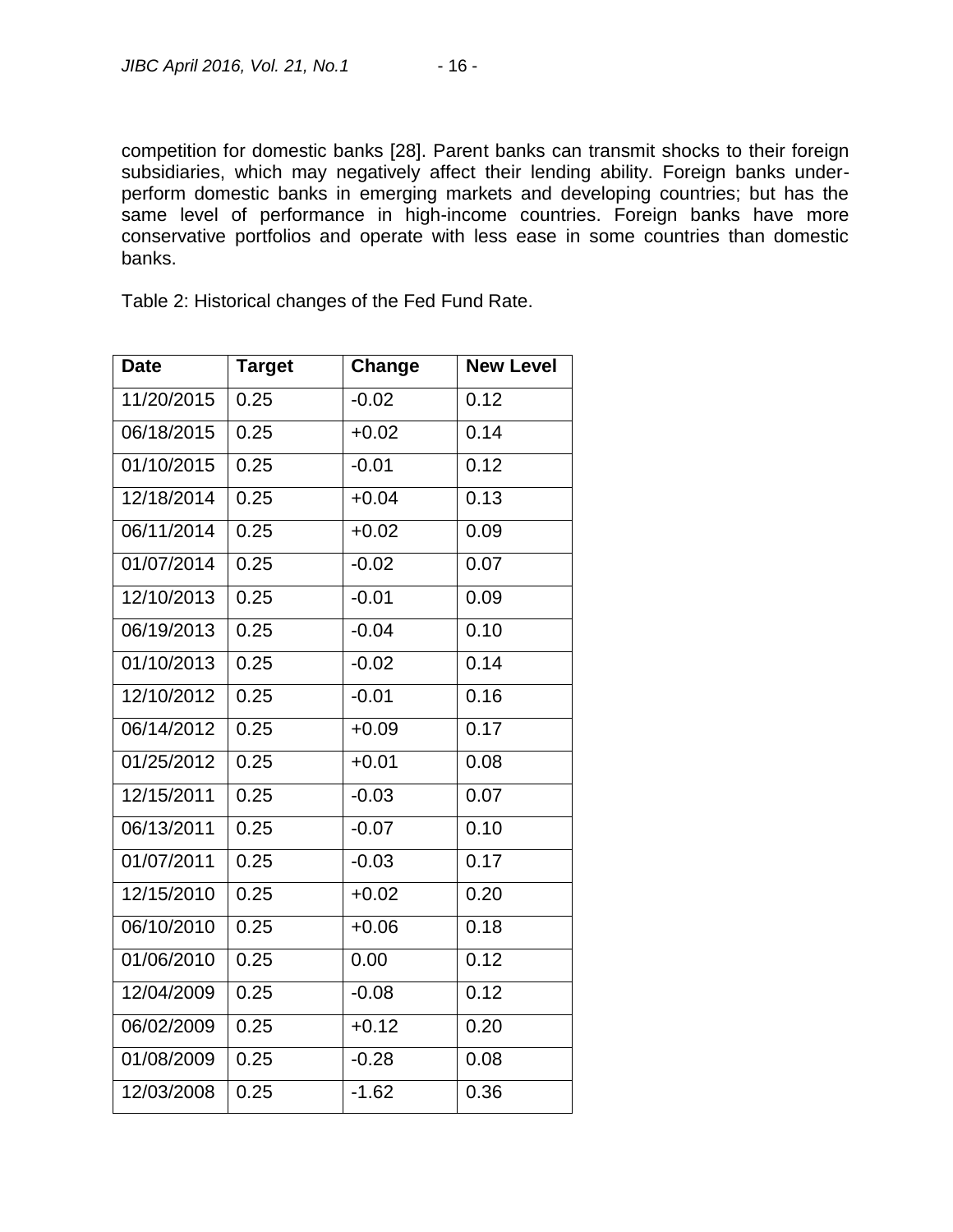| 06/04/2008 |          | 2.00          | $-2.29$ | 1.98      |
|------------|----------|---------------|---------|-----------|
| 01/07/2008 |          | $3.00 - 4.25$ | $-2.29$ | 4.27      |
| 12/11      |          | 5.25          | $+0.02$ | 4.25      |
| /2007      |          |               |         |           |
| 09/18/2007 |          | 5.75          | $-0.50$ | 4.75      |
| 06/        | 29/      | 6.75          | $-0.50$ | 5.25      |
| 2006       |          |               |         |           |
| 01/31      | $\prime$ | 6.00          | $+0.75$ | 4.50      |
| 2006       |          |               |         |           |
| 12/13      | $\prime$ | 5.75          | $+0.25$ | 4.25      |
| 2005       |          |               |         |           |
| 08/09/     |          | 5.00          | $+0.75$ | 3.50      |
| 2005       |          |               |         |           |
| 12/14      | $\prime$ | 3.75          | $+1.25$ | 2.25      |
| 2004       |          |               |         |           |
| 09/21      | T        | 3.25          | $+0.50$ | 1.75      |
| 2004       |          |               |         |           |
| 06/25      | $\prime$ | 2.50          | $+0.75$ | 1.00      |
| 2003       |          |               |         |           |
| 01/09/2003 |          | 2.75          |         | <b>UA</b> |

Data source: Federal Reserve Bank of NY

## **Were there no warning signals of the crisis?**

Based on the 2015 report of the Commission on the Measurement of Economic Performance and Social Progress, US is the ninth of the 25 richest nations in the world. US had enough resources to purchase state of the art technology or software that could have detected the financial problem before it turned into a financial crisis. According to Wright et al. [11] a non-systemic crisis may be controlled before it spreads to other sectors of the financial system. The 2007-2008 crisis was initially a non-systemic crisis. Why was it not controlled or managed? There were more than enough banking, mortgage, and credit industry experts who were capable of identifying warning signals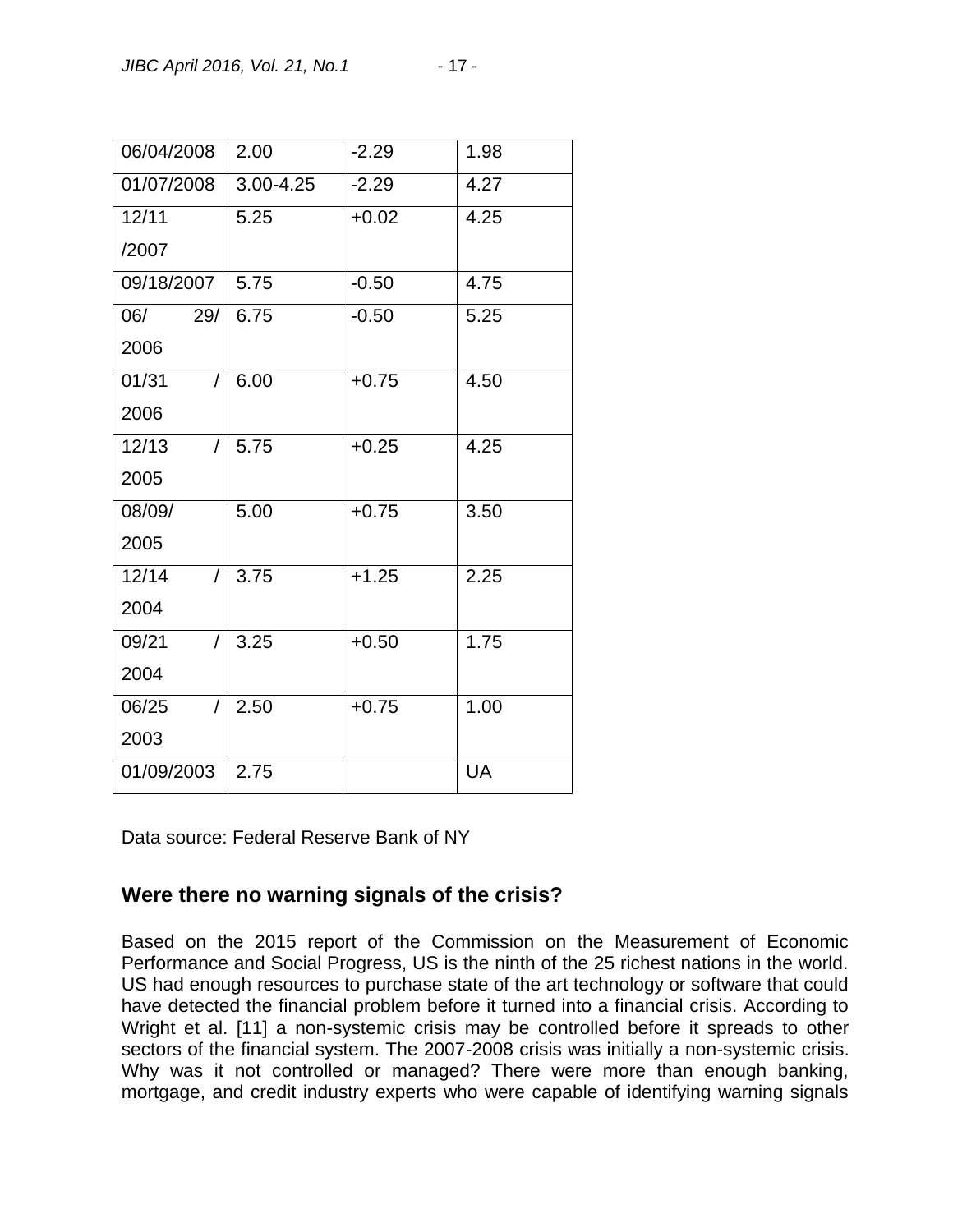and preventing them before they escalated to crisis and spread. Did these experts not see or notice any warning signals? Nobody suspected anything? This is impossible. The crisis did not originate overnight. The crisis should have been prevented by the authorities. It is possible that the experts decided to keep quiet over the warning signals so that they could profit from it.

What happened to the credit rating agencies? They did not identify any warning signals from any of the companies, stocks, and bonds they rated? The CRA did not report any decline in the asset values of financial portfolios. Lehman Brothers received an A grade rating until a few hours before its collapse. One of the functions of a central bank is to closely monitor a nation's financial stability. The Fed did not notice any problem in the financial system. The two government agencies, Ginnie Mae and Fannie Mae, created to foster mortgage lending, did not report any problem either. It is however, unbelievable that all the experts in the money and capital markets, the supervisory authorities, the banking, lending, and the credit industries were unable to save the financial system early enough to prevent the crisis. Perhaps they played the "let's watch and see" game; and by the time they decided to act, it was too late.

#### **Will the new banking regulations prevent future crisis?**

Probably not; if it happens once, it can happen again. Banks and investment firms will always want to pursue profitable ventures. Banks' desire for profitability from securitization, the unreasonably high fees earned by underwriters, and the inability of financial markets' supervisory authorities to identify the crisis on time and prevent or mitigate damage before the crisis spread, played a significant role in the severity and spread of the crisis.

Deterioration in the financial system did not occur overnight. A number of complex and highly interrelated factors contributed to the global financial distress. Low Fed funds rate, relaxed (soft) credit policy to encourage growth in the mortgage lending (credit) industry, high level of leverage in the financial institutions, high expectations in the real estate market, high executive salaries and bonuses of US banks and investment firms, are some of the factors that triggered the financial crisis. These elements/factors are still present in the financial industry; therefore, another crisis is a probability.

#### **CONCLUSION**

The recent financial crisis resulted from a number of complex and closely related factors such as the underestimated implications of the innovative derivatives. Banks' desire to profit from securitization, the high underwriters' fees, and the inability of supervisory authorities to identify the crisis on time and prevent it from spreading, played a significant role in its severity. Soft lending standards adopted by banks to increase their market share in the mortgage industry also contributed to the crisis.

Policymakers should have a strategic plan in place to cope with episodes of illiquidity in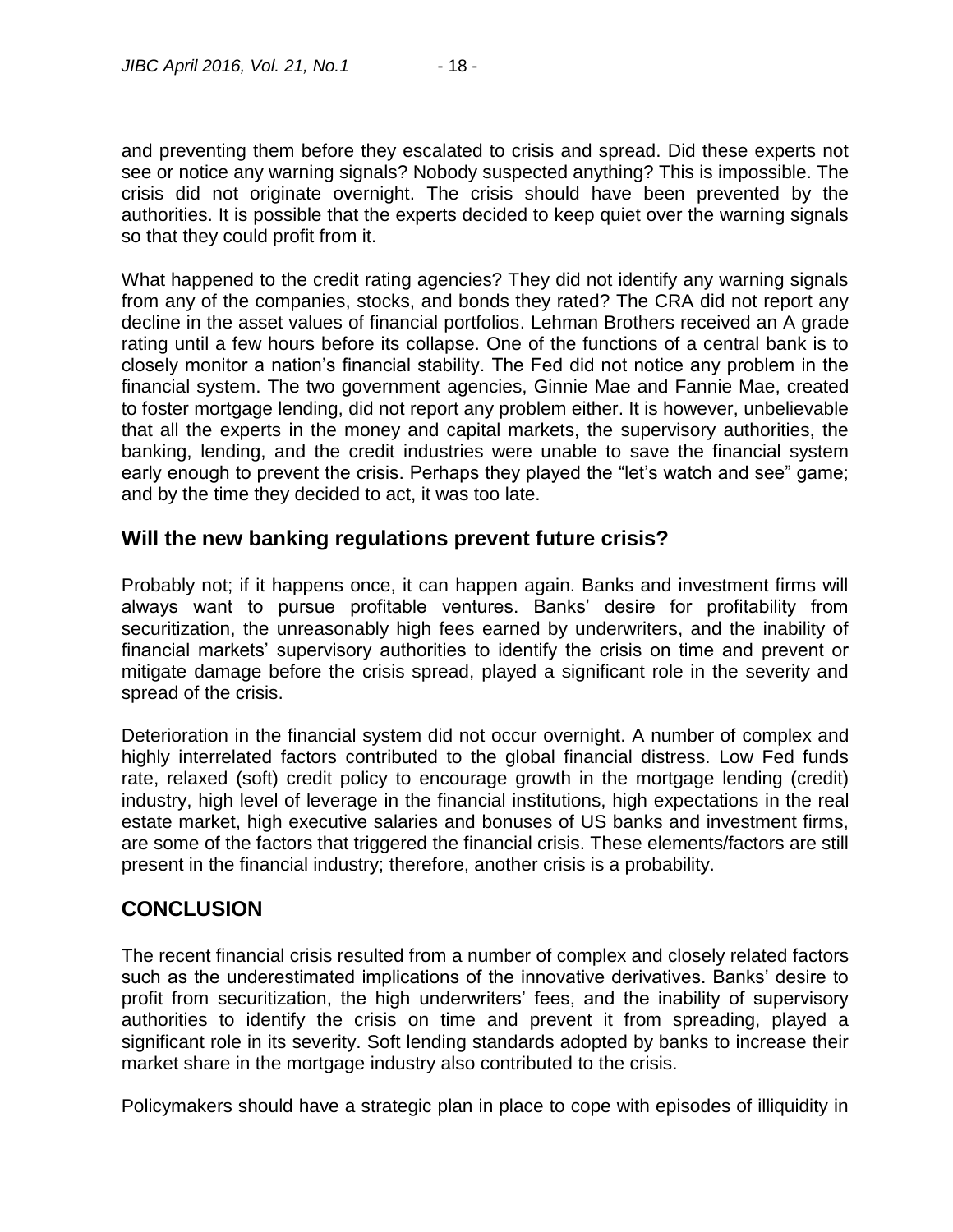the market. A smooth way of putting monetary policy back to normal in advanced and emerging economies to ensure more efficient and transparent capital and financial markets is important to avoid market disruptions. A dependable source of funds for mortgage investment could stabilize the future of the mortgage investment industry. Government intervention in the mortgage industry is a necessity because this intervention has made loan readily available especially in areas with scarcity of funds [23].

More government and private spending is required to stimulate sluggish economies. Bailouts can be an effective way of managing further declines in economic activity; however, a bailout is not a long-term solution of financial crisis. Reducing government spending to control the budget may result in a low economic growth and high unemployment. Government spending that is not supported by private spending will create an insignificant growth in the economy. Governments, businesses, and households around the world therefore, should boost incomes and savings or cut spending to manage their debts.

Although macroeconomic policies are important, the quality of business regulation and the institution or agency that enforces it is a major factor of economic prosperity [29]. According to Haidar [29], China's, Botswana's and Hungary's economic successes were stimulated by good business regulations. Haidar asserted that across 172 countries, each additional reform between 2006 and 2010 resulted in a 0.15% increase in economic growth. When setting reporting requirements, policymakers need to assess the impact on economic stability. Regulatory authorities should introduce measures that could help prevent illiquidity in major financial and capital markets. Mortgage originators should abide by industry standards and be placed under a prudential regulatory framework.

## **REFERENCES**

1. Sylla R (2015) The US banking system: Origin, development, and regulation. The journal of the gilder lehrman institute.

2. Reinhart CM, Rogoff KS (2008) Banking crisis: An equal opportunity menace. NBER.

3. Ikpefan OA, Okorie UE, Argwu E, Achugamonu BU (2014) Bank capitalization and cost of equity on profitability of Nigeria deposit money banks General Moment Approach. International Review of Management and Business Research 3: 1928-1947.

4. Onaolapo A (2008) The impact of recapitalization on bank financial health. Journal of Economic Theory Review 5: 159-165.

5. Soludo C (2006) The outcome of the banking sector recapitalization and the way forward for the undercapitalized banks. Central Bank of Nigeria, Abuja.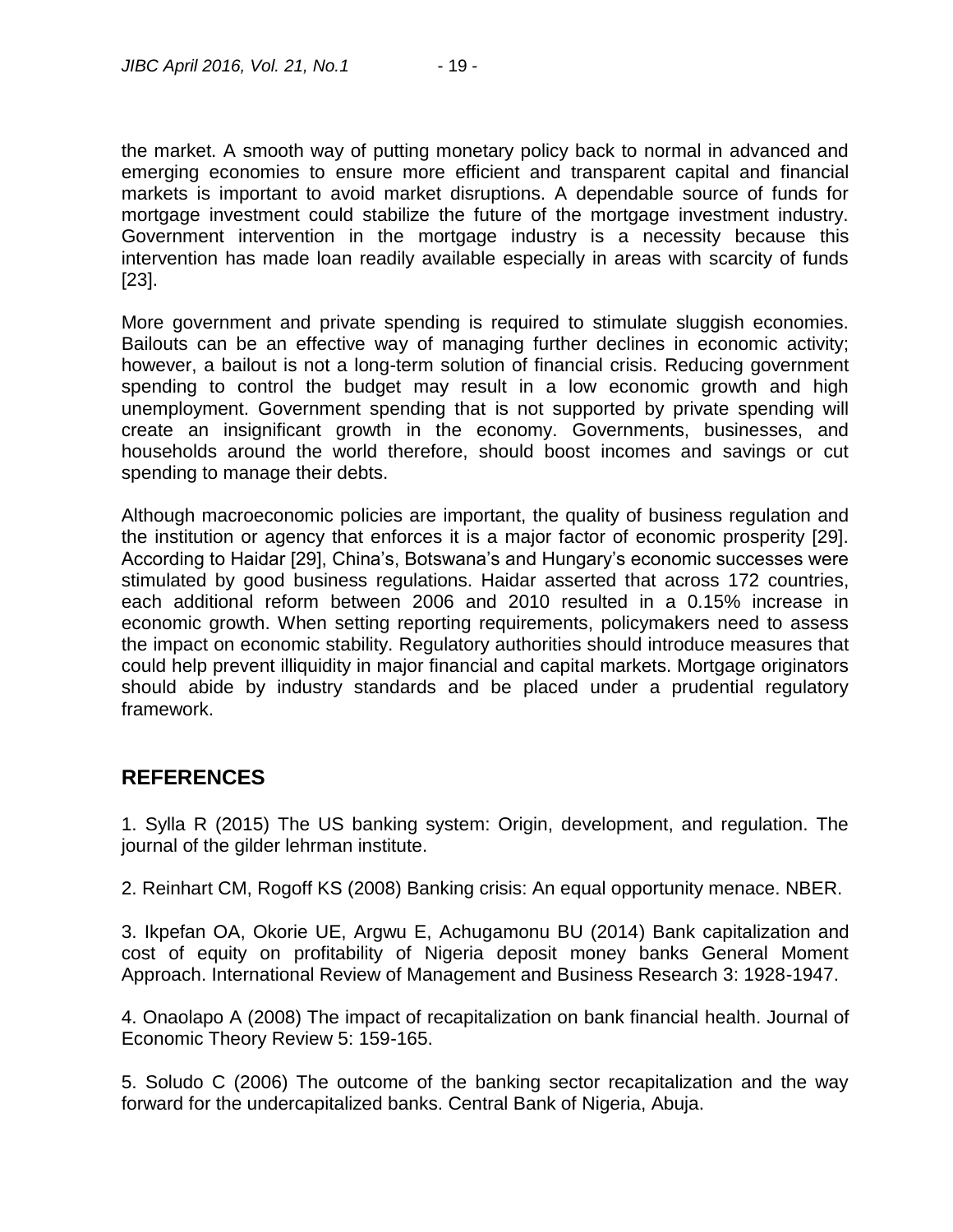6. (2015) Banking, mortgages, and lending. Market Research.

7. Omoruyi SE (1991) The financial sector in Africa: Overview and reforms in economic adjustment programmes. CBN Economic and Financial Review theory 2: 110-124.

8. Gerrardi KS, Rosen HS, Willen PS (2010) The impact of deregulation and financial innovation on consumers: The case of the mortgage market. The Journal of Finance 65: 333-360.

9. Bartlett WW (1989) The valuation mortgage-backed securities. New York Institute of Finance, New York.

10. Mason DL (2004) From Buildings and Loans to Bail-Outs: A History of the American Savings and Loan Industry. Cambridge University Press, UK.

11. Kliger D, Sarig O (2000) The information value of bond rating. Journal of Finance 55: 1879-2902.

12. Wright RE, Quadrini V (2009) The financial crisis of 2007-2008. Saylor Money and banking pp: 276-298.

13. Loutskina E, Strahan P (2009) Securitization and the declining impact of bank finance on loan Supply: evidence from mortgage originations. The Journal of Finance 64: 861-889.

14. Arentsen E, Meuer DC, Rosenlund B, Zhang HH, Zhao F (2015) Subprime mortgage defaults and credit default swaps. The Journal of Finance 70: 689-731.

15. Amiyatosh P (2011) Originate-to-distribute model and the sub-prime mortgage crisis. Review of Financial Studies 24: 1881-1915.

16. Ramcharan R, Verani S, Van Den Heuvel SJ (2015) From Wall Street to Main Street: The impact of the financial crisis on consumer credit supply. The Journal of Finance 70: 1-62.

17. Weistroffer C (2009) Credit default swaps: Heading towards a more stable system. Deutsche Bank Research, Germany.

18. Doms M, Furlong F, Krainer J (2007) Subprime mortgage delinquency rates. FRB San Francisco Working Paper 2007-33.

19. Bekaert G, Ehrmann M, Fratzscher M, Mehl A (2014) The global crisis and equity market contagion. The Journal of Finance 69: 2597-2649.

20. Stanga IM (2014) Bank bailouts and bank-sovereign risk contagion channels.